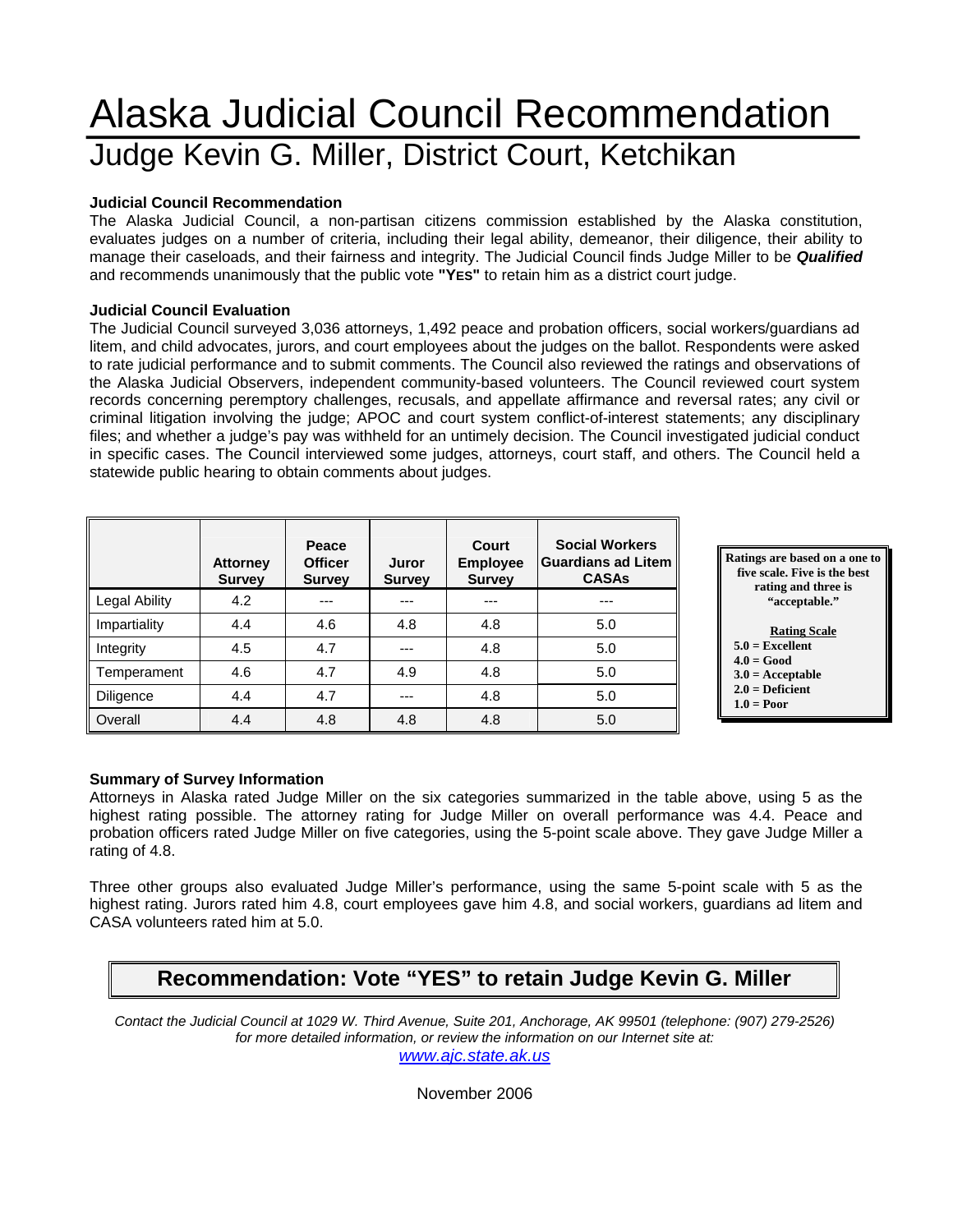

**Trial Judge** 2006 Candidates for Judicial Retention

Alexander O Bryner<br>Chief Justice

Supreme Court

November 21, 2005

Kevin Miller District Name Court حمدان  $\mathbf{1}$ . Describe your workload during your present term. c CAIR í٣ УÆ b)  $22$  # of trials/year a) 20% Civil Cases ∾ **80%** Criminal Cases  $\overline{O}$  # Administrative Appeals 6 % Court Administrative  $100\%$  Total

Please describe your participation on court/bar committees or other administrative activities 2. during your current term of office.

| Instructor 1st bology District Magistrates Canf. 'C |
|-----------------------------------------------------|
| Judicial Education Common For mew Judge             |
| training '05 (Fall COTIF)                           |
| hostroctor / Facilitator new Judge travelly         |
|                                                     |
| Statework Therapeutic Court Committee               |

Page 1 of 8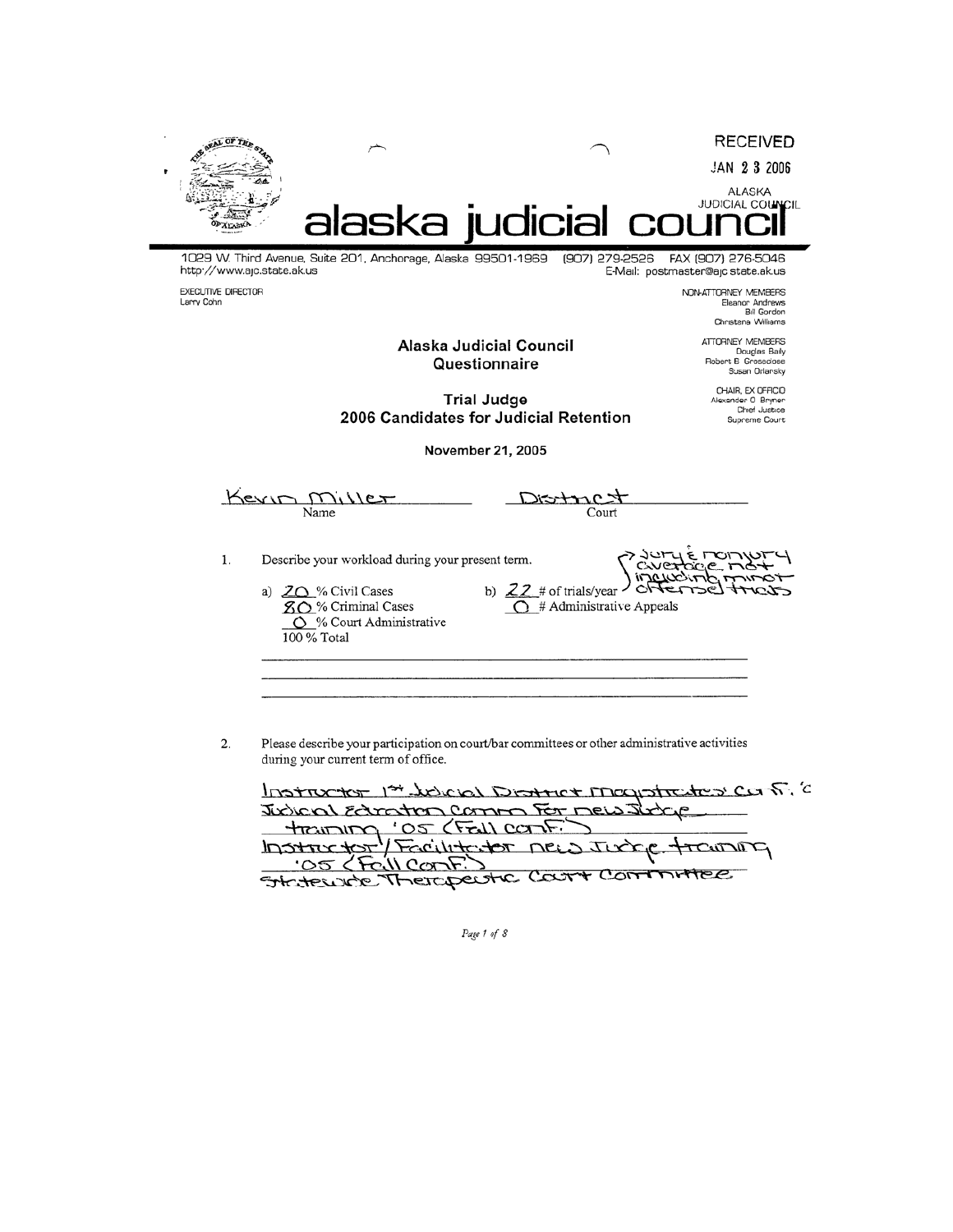Alaska Judicial Council Trial Judge Questionnaire 2006 Retention

t

3. Please assess, in one or two paragraphs, your judicial performance during your present term. Appropriate areas of comment could include: satisfaction with your judicial role, specific contributions to the judiciary or the field of law, increases in legal knowledge and judicial skills, or other measures of judicial abilities that you believe to be important.

1 continue to confort mod room/ In threw 2005, we started a therepeake count prespons in Ketchiker. touse caso become involved in voted concordo porma a restanto  $\mathbb{C}$ 

Page  $2$  of  $8$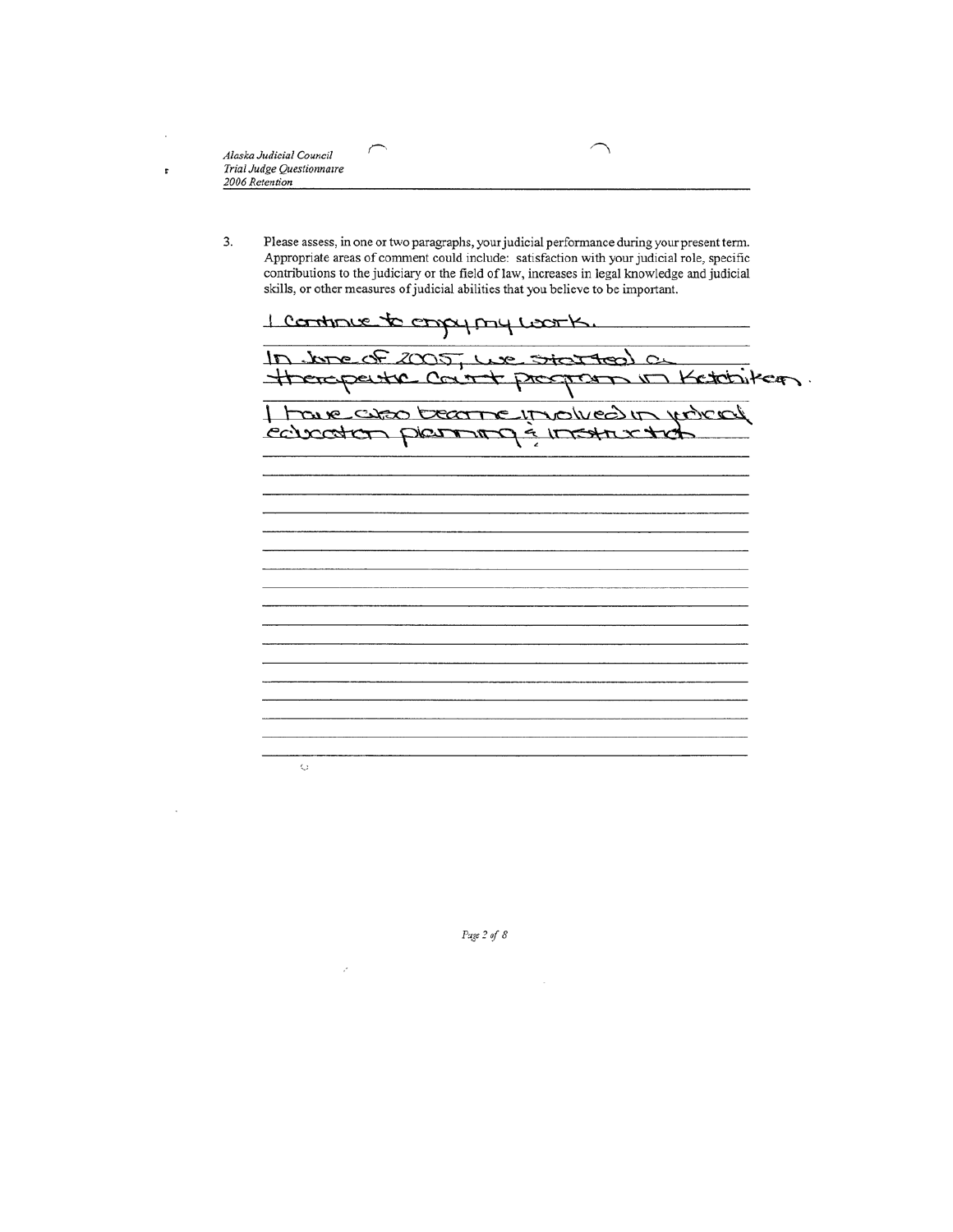$\ddot{\phantom{a}}$ 

#### 4. During your most recent term as a judge, have you:

7

- a) had a tax lien filed or other collection procedure instituted against you by federal, state, or local authorities?  $Yes \_\_\_ No \_\times$ .
- b) been involved in a nonjudicial capacity in any legal proceeding whether as a party or otherwise?  $Yes \_\_\_\_ No \_\times$ .
- c) engaged in the practice of law (other than as a judge)? Yes \_\_\_\_\_\_ No  $X$ .
- d) held office in any political party? Yes  $\frac{N_o}{N_o}$ .
- e) held any other local state or federal office? Yes \_\_\_\_\_\_\_ No  $X$ .
- If your answer to any of the questions above is "yes," please give full details, including dates, 5. facts, case numbers and outcomes.

Please provide any other information which you believe would assist the Council in 6. conducting its evaluations and in preparing its recommendations for the 2006 retention elections.

Page 3 of 8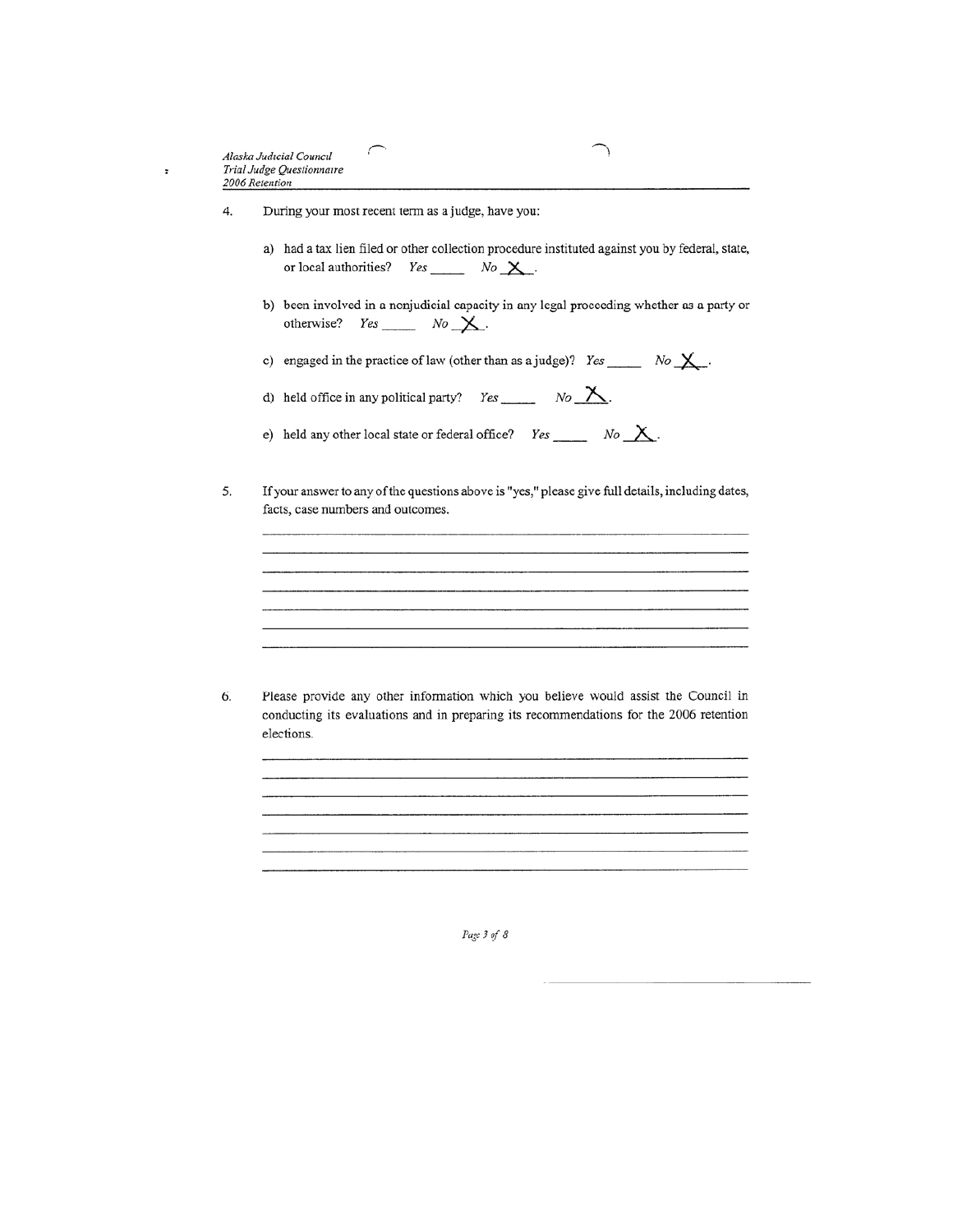| Alaska Judicial Council   |  |
|---------------------------|--|
| Trial Judge Questionnaire |  |
| 2006 Retention            |  |
|                           |  |

 $\cdot$ 

 $\ddot{\phantom{a}}$ 

Please list the names and case numbers of the three most recent jury cases tried before you, identify the attorneys involved, and show their current addresses. (Attach adduonal pages if necessary) 7.

| <b>Case Number 1</b>                                                                                                                                                                                                                                                                                                                                                                                                  |
|-----------------------------------------------------------------------------------------------------------------------------------------------------------------------------------------------------------------------------------------------------------------------------------------------------------------------------------------------------------------------------------------------------------------------|
| Case<br>Name: Stocte OF Folcostco Case Number: IKE-05-581 CB<br>"Kenneth Ketch, IT<br><b>Attorneys Involved:</b>                                                                                                                                                                                                                                                                                                      |
| Name Corokin Perkins Name Chris Briette                                                                                                                                                                                                                                                                                                                                                                               |
| Address 415 mayn 54, Prom 304 Address: 300 mill 54, 5te 22                                                                                                                                                                                                                                                                                                                                                            |
| City, State, Zip. Ketohikon, FIK CKIOC   City, State, Zip Ketohikon, AK 9990                                                                                                                                                                                                                                                                                                                                          |
|                                                                                                                                                                                                                                                                                                                                                                                                                       |
| Name<br>Name.                                                                                                                                                                                                                                                                                                                                                                                                         |
| Address<br>the control of the control of the control of the                                                                                                                                                                                                                                                                                                                                                           |
| City, State, Zip.                                                                                                                                                                                                                                                                                                                                                                                                     |
| <b>Case Number 2</b>                                                                                                                                                                                                                                                                                                                                                                                                  |
| Case                                                                                                                                                                                                                                                                                                                                                                                                                  |
| Name: State of AICOKO Case Number: IKE-05-748 CR<br>Hutchiscon<br>"Lee<br>Attorneys Involved:                                                                                                                                                                                                                                                                                                                         |
| Name COROLIN RETHUND Name DOLLOS HOROLOGY                                                                                                                                                                                                                                                                                                                                                                             |
| Address 415 mours 31, Rm 304 Address 415 main 5t, Bm 208                                                                                                                                                                                                                                                                                                                                                              |
| City, State, Zip: Ketchikan, AK 44401 City, State, Zip Ketchikan, AK 44401                                                                                                                                                                                                                                                                                                                                            |
|                                                                                                                                                                                                                                                                                                                                                                                                                       |
| Name<br>the control of the control of the control of the control of the control of                                                                                                                                                                                                                                                                                                                                    |
| Address<br>the control of the control of the control of the control of                                                                                                                                                                                                                                                                                                                                                |
| City, State, Zip<br>City, State, Zip.                                                                                                                                                                                                                                                                                                                                                                                 |
| Case Number 3                                                                                                                                                                                                                                                                                                                                                                                                         |
| Case                                                                                                                                                                                                                                                                                                                                                                                                                  |
| Name: City OF Ketohikan Case Number: IKE=05-858 CB<br>"CUNTOR" LENTCK                                                                                                                                                                                                                                                                                                                                                 |
| <b>Attorneys Involved:</b>                                                                                                                                                                                                                                                                                                                                                                                            |
| Name Charles Boyclette<br>Name Steven Schweppe                                                                                                                                                                                                                                                                                                                                                                        |
| Address (300 1001) 54, 54e 22<br>Address 334 Front St                                                                                                                                                                                                                                                                                                                                                                 |
| City, State, Zip Ketchikcon, AK 99901<br>City, State, Zip. Ketchikon, RK9990                                                                                                                                                                                                                                                                                                                                          |
| Name<br>Name $\frac{1}{\sqrt{1-\frac{1}{2}}\sqrt{1-\frac{1}{2}}\sqrt{1-\frac{1}{2}}\sqrt{1-\frac{1}{2}}\sqrt{1-\frac{1}{2}}\sqrt{1-\frac{1}{2}}\sqrt{1-\frac{1}{2}}\sqrt{1-\frac{1}{2}}\sqrt{1-\frac{1}{2}}\sqrt{1-\frac{1}{2}}\sqrt{1-\frac{1}{2}}\sqrt{1-\frac{1}{2}}\sqrt{1-\frac{1}{2}}\sqrt{1-\frac{1}{2}}\sqrt{1-\frac{1}{2}}\sqrt{1-\frac{1}{2}}\sqrt{1-\frac{1}{2}}\sqrt{1-\frac{1}{2}}\sqrt{1-\frac{1}{2}}\$ |
| Address<br>Address and the state of the state of the state of the state of the state of the state of the state of the state of the state of the state of the state of the state of the state of the state of the state of the state of th                                                                                                                                                                             |
| City, State, Zip<br>City, State, Zip                                                                                                                                                                                                                                                                                                                                                                                  |
|                                                                                                                                                                                                                                                                                                                                                                                                                       |

Page 4 of  $8$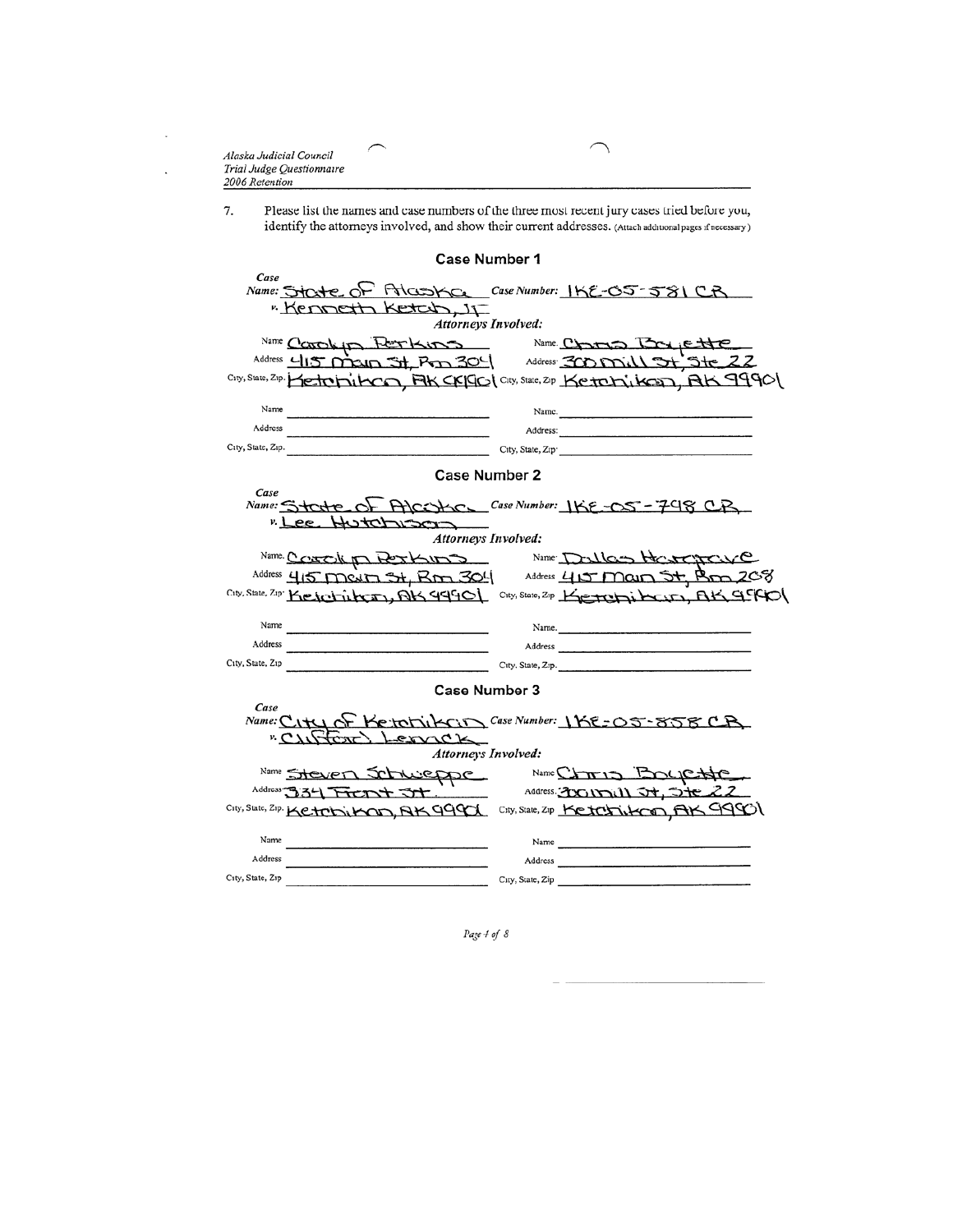| Alaska Judicial Council<br>Trial Judge Questionnaire<br>2006 Retention |  |
|------------------------------------------------------------------------|--|
|                                                                        |  |

 $\ddot{\phantom{a}}$ 

 $\ddot{\phantom{a}}$ 

Please list the names and case numbers of the three most recent non-jury cases tried<br>before you, identify the attorneys involved, and show their current addresses. (Attach<br>additional pages if necessary) 8.

| <b>Case Number 1</b>                                                                                                                                                                |
|-------------------------------------------------------------------------------------------------------------------------------------------------------------------------------------|
| Case<br>Name: State of Alaster Case Number: ICR-04-154CR<br>" Harry Simpan<br><b>Attorneys Involved:</b>                                                                            |
| Name Corolyn Perbuns Name Scom MCQUETTY<br>Address. 415 Main 34. Pm 304 Address 415 Main 3t Bm 208<br>City, State, Zip Ketchi KCIT, AK 9990 (City, State, Zip Ketchi KCir), AK 9990 |
| Name.<br>Name $\frac{1}{\sqrt{1-\frac{1}{2}}}\left\{ \frac{1}{\sqrt{1-\frac{1}{2}}}\right\}$                                                                                        |
| Address<br>the control of the control of the control of the control of                                                                                                              |
| City, State, Zip<br>$City$ , State, Zip                                                                                                                                             |
| <b>Case Number 2</b>                                                                                                                                                                |
| Case<br>Name: Esticite OF GOUM Case Number: IKE-O5-285 CI<br>-ICKYCCO <del>L</del>                                                                                                  |
| Attorneys Involved:                                                                                                                                                                 |
| Hrey Current Name Will Woodell                                                                                                                                                      |
| Address 540 Lincolder Sr, 5te 302 Address 300 Mill 54, Ste 22<br>City, State, Zip Ketchikon AK 9990 City, State, Zip Ketchikon AK 9990                                              |
| Name<br>the contract of the contract of the contract of the contract of the contract of                                                                                             |
| Address                                                                                                                                                                             |
| City, State, Zip<br>City, State, Zip.                                                                                                                                               |
| Case Number 3                                                                                                                                                                       |
| Case<br>Name: Strite OF ALCESPOC Case Number: IKE - 04 - 654<br>"Lulliam B Hencock<br><b>Attorneys Involved:</b>                                                                    |
| Name Councily Perkins<br>Name Michael O'Brien                                                                                                                                       |
| Address 227 $7th 5th$ .<br>Address 415 DOGUT St. BDD 304                                                                                                                            |
| City, State, Zip: Kererikon, AK99901 City, State, Zip: JUMEOL), AK 99801                                                                                                            |
| Name<br>Name.                                                                                                                                                                       |
| Address<br>Address                                                                                                                                                                  |
| City, State, Zip<br>City, State, Zip                                                                                                                                                |
|                                                                                                                                                                                     |

Page 5 of 8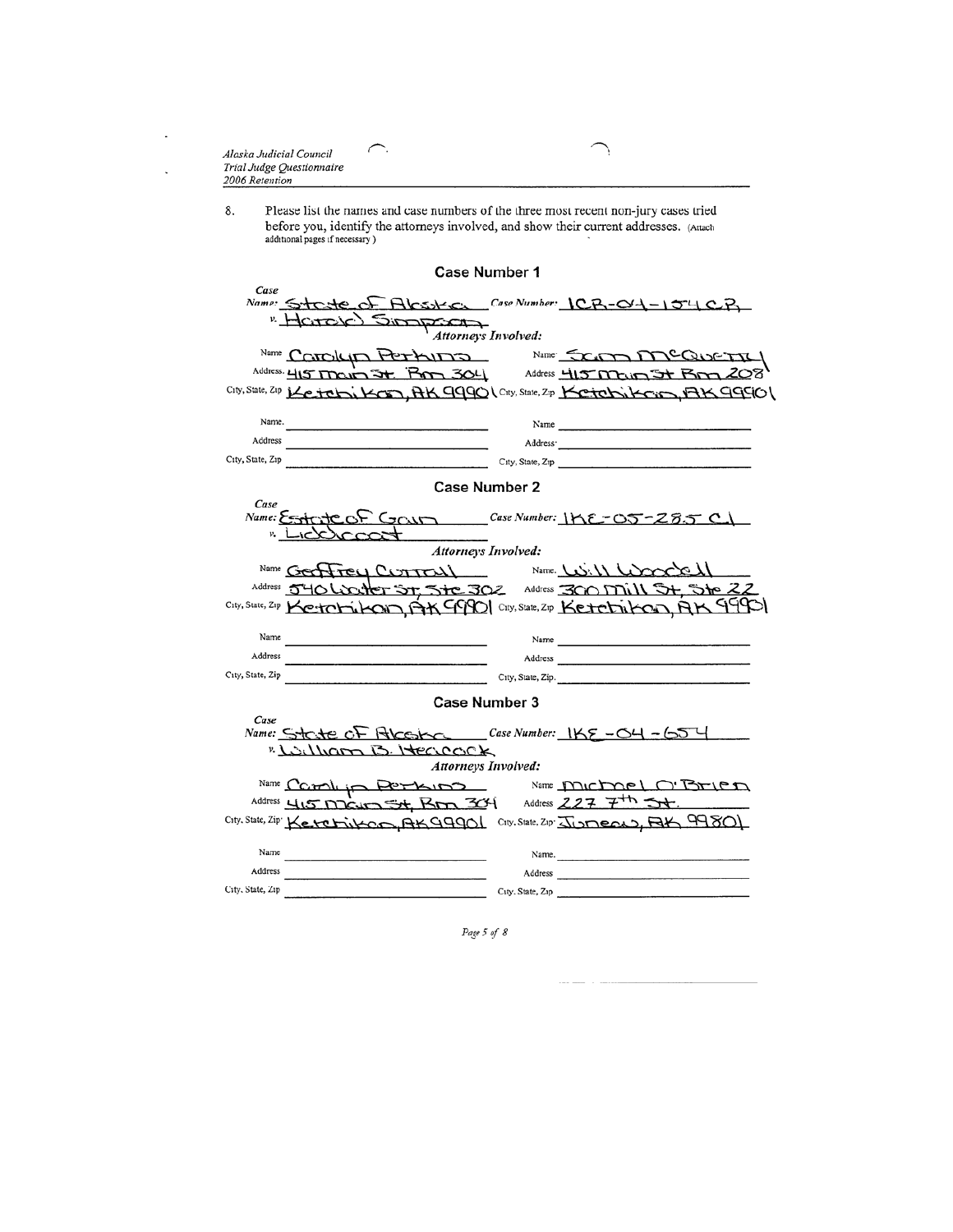| Alaska Judicial Council<br>Trial Judge Questionnaire<br>2006 Retention |  |
|------------------------------------------------------------------------|--|
|                                                                        |  |

Please list the names and case numbers of the three most recent cases which did not go to trial, but on which you did significant work (such as est thement conference) hearings, motion work, etc.), identify the attorneys i 9.

|                                                                                 | <b>Case Number 1</b>                                                                                                                                                       |
|---------------------------------------------------------------------------------|----------------------------------------------------------------------------------------------------------------------------------------------------------------------------|
| Case<br>Name: Cross-VET<br><u>errorder</u>                                      | $Case Number: 1KE-OS-122 C$<br>Attorneys Involved:                                                                                                                         |
|                                                                                 | Name Bruca Schult Name Down Roseron<br>Address 813-B Writer 5+ Address 813-C Writer 5+<br>City, State, Zip Ketchikan, RK99901 City, State. Zip Ketchikan, RK99901          |
| Name.<br>Address<br>City, State, Zip-                                           | Name                                                                                                                                                                       |
|                                                                                 | Case Number 2                                                                                                                                                              |
| Case<br>"Horsen                                                                 | Name: Unitestless Case Number: KE -02-462 C<br>Attorneys Involved:                                                                                                         |
|                                                                                 | Name MCITI COURTS Name DOUID ROOM<br>Address: 320 Darc K 5+, System 200 Address 813 Uniter 5+ C<br>City, State, Zip Ketchikon, RKCPPOl City, State, Zip. Ketchikon, RKCPPO |
| Name<br>the control of the control of the control of the control of<br>Address. | Name                                                                                                                                                                       |
| City, State, Zip                                                                | City, State, Zip                                                                                                                                                           |
|                                                                                 | Case Number 3                                                                                                                                                              |
| Case<br>$Name: \n\bigcap \text{array}$                                          | <b>Attorneys Involved:</b>                                                                                                                                                 |
|                                                                                 |                                                                                                                                                                            |
|                                                                                 | Name Loren Stor ton Name H. Cloy Keere                                                                                                                                     |
|                                                                                 | City, State, Zip. Ketchik-can, AK TFOI City. State, Zip Ketchikon, AK 99901                                                                                                |
| Name <sup>-</sup>                                                               | Name:                                                                                                                                                                      |
| Address                                                                         | Address                                                                                                                                                                    |
| City, State, Zip.                                                               |                                                                                                                                                                            |
|                                                                                 |                                                                                                                                                                            |

Page 6 of 8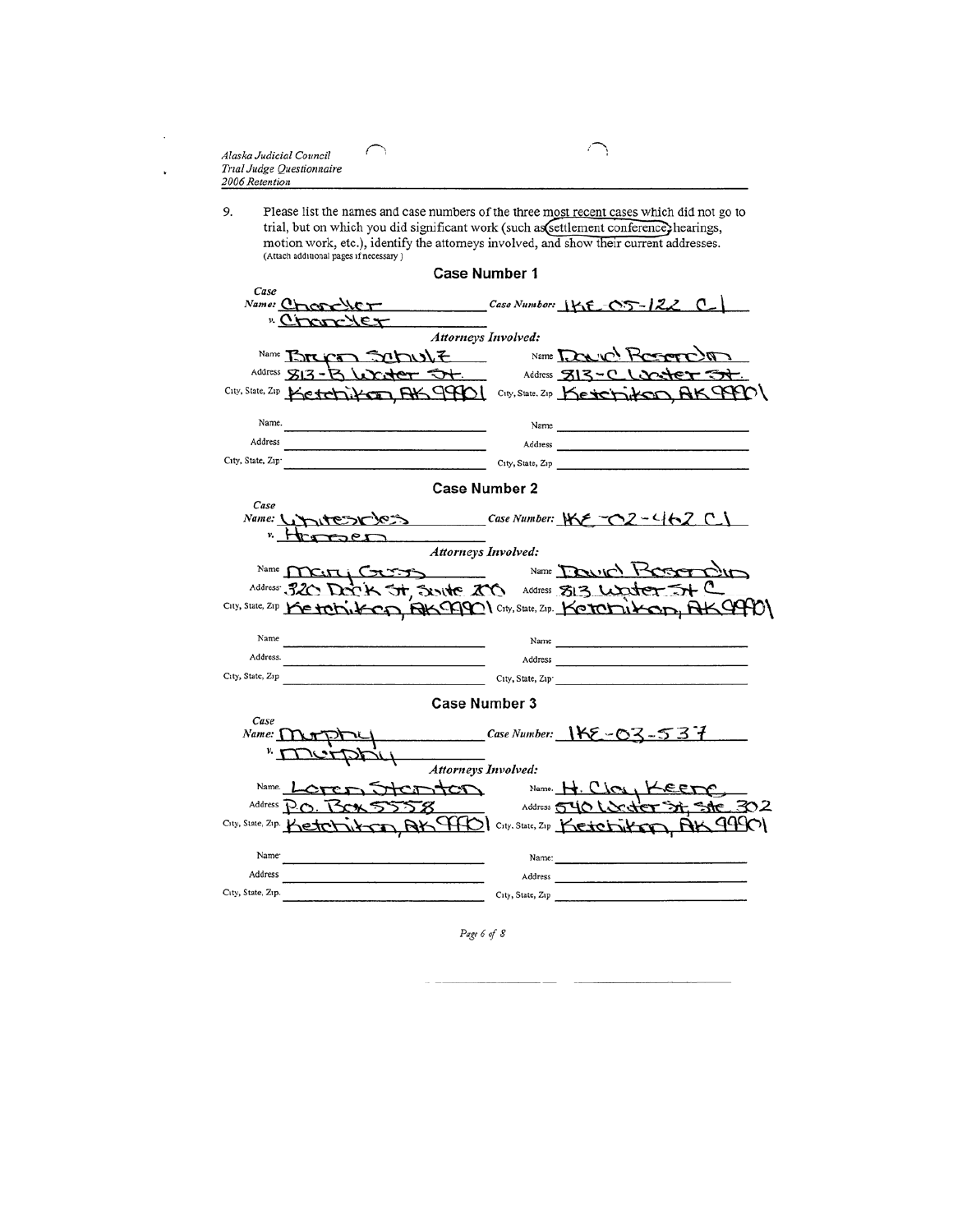| Alaska Judicial Council   |  |
|---------------------------|--|
| Trial Judge Questionnaire |  |
| 2006 Retention            |  |

 $\ddot{\phantom{a}}$ 

 $\ddot{\phantom{0}}$ 

If you deem it helpful to the Council, please list the name, case number and attorneys' names and current addresses of any other cases during your judicial career in which you believe your work was particularly noteworthy. 10.

ヽ

|                   | Case Number 1                                                                                                                                                                                                                 |                      |
|-------------------|-------------------------------------------------------------------------------------------------------------------------------------------------------------------------------------------------------------------------------|----------------------|
| Case<br>Name:     | Case Number:                                                                                                                                                                                                                  |                      |
| v.                | Attorneys Involved:                                                                                                                                                                                                           |                      |
| Name:             |                                                                                                                                                                                                                               |                      |
| Address           |                                                                                                                                                                                                                               |                      |
| City, State, Zip  |                                                                                                                                                                                                                               | City, State, Zip     |
|                   |                                                                                                                                                                                                                               |                      |
| Name              |                                                                                                                                                                                                                               |                      |
| Address           | Address                                                                                                                                                                                                                       |                      |
| City, State, Zip. |                                                                                                                                                                                                                               | City, State, Zip.    |
|                   | <b>Case Number 2</b>                                                                                                                                                                                                          |                      |
| Case              |                                                                                                                                                                                                                               |                      |
|                   | $\mathcal{V}_\bullet$ and $\mathcal{V}_\bullet$ are the set of $\mathcal{V}_\bullet$                                                                                                                                          |                      |
|                   | <b>Attorneys Involved:</b>                                                                                                                                                                                                    |                      |
| Name              | the contract of the contract of the contract of the contract of the contract of the                                                                                                                                           |                      |
| Address           | the company of the company of the company of the company of the company of the company of the company of the company of the company of the company of the company of the company of the company of the company of the company |                      |
| City, State, Zip  | the contract of the contract of the contract of the contract of                                                                                                                                                               | City, State, Zip     |
|                   |                                                                                                                                                                                                                               |                      |
| Name              |                                                                                                                                                                                                                               | Name.                |
| Address           | the control of the control of the control of the control of the control of                                                                                                                                                    |                      |
| City, State, Zip- |                                                                                                                                                                                                                               |                      |
|                   | <b>Case Number 3</b>                                                                                                                                                                                                          |                      |
| Case              |                                                                                                                                                                                                                               |                      |
| ν.                | Name: Case Number: Case Number:                                                                                                                                                                                               |                      |
|                   | <b>Attorneys Involved:</b>                                                                                                                                                                                                    |                      |
| Name              | the control of the control of the control of the control of the control of the control of                                                                                                                                     | Name.                |
| Address           | the contract of the contract of the contract of the contract of the contract of                                                                                                                                               |                      |
| City, State, Zip  | the control of the control of the control of the control of the control of                                                                                                                                                    | City, State, Zip.    |
|                   |                                                                                                                                                                                                                               |                      |
| Name.             |                                                                                                                                                                                                                               | Name $\qquad \qquad$ |
| Address.          | the contract of the contract of the contract of the contract of the contract of the contract of the contract of                                                                                                               |                      |
| City, State, Zip  |                                                                                                                                                                                                                               | City, State, Zip     |
|                   |                                                                                                                                                                                                                               |                      |

Page 7 of 8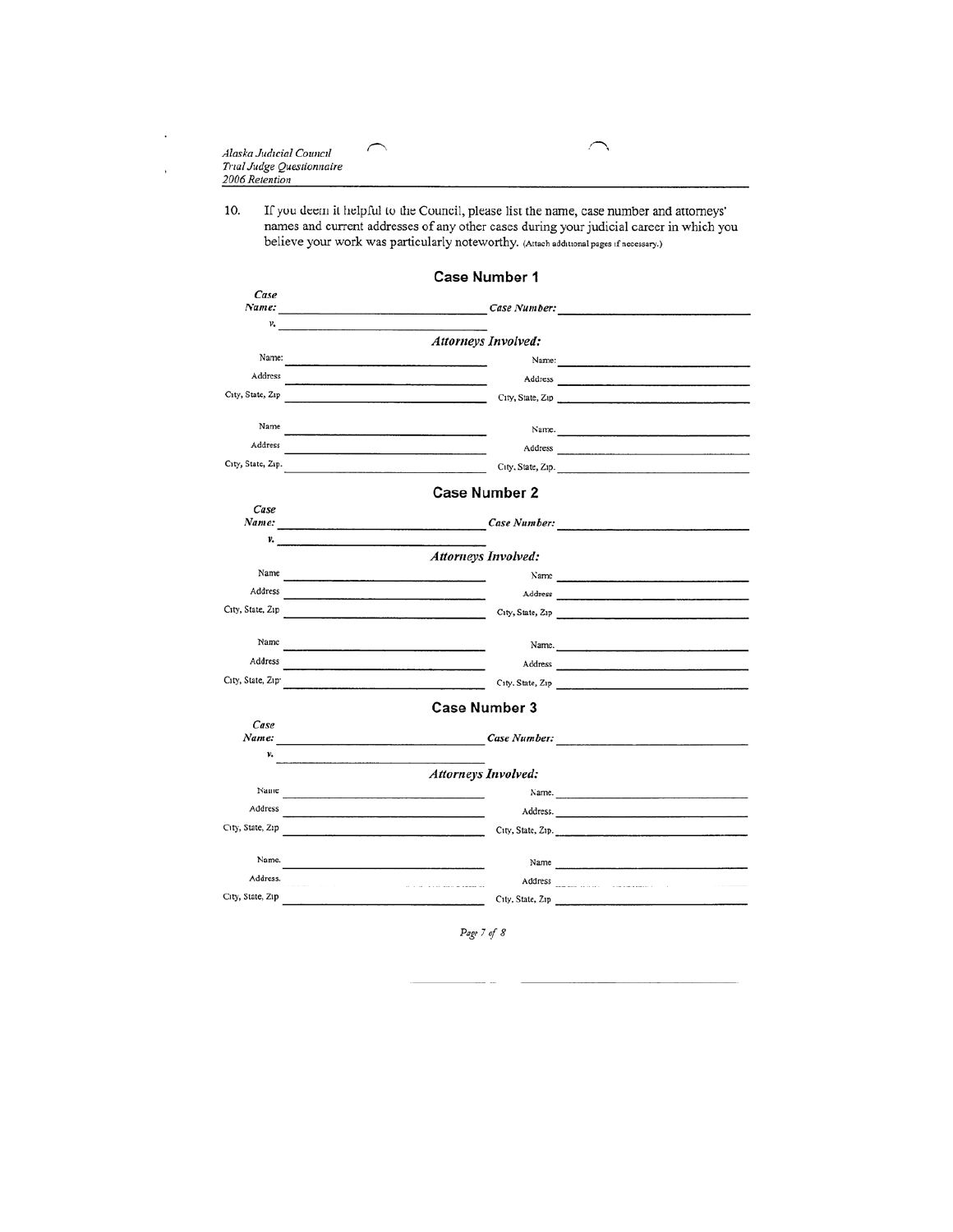# **54. DISTRICT COURT JUDGE KEVIN G. MILLER**

# **A. Alaska Bar Association**

# **Demographic Description (N=110)**

|                                  |                                                  | N                        | $\frac{0}{0}$ |
|----------------------------------|--------------------------------------------------|--------------------------|---------------|
| <b>Type of Practice</b>          |                                                  |                          |               |
|                                  | No Response                                      | $\mathbf{2}$             | 1.8%          |
|                                  | Private, Solo                                    | 23                       | 20.9%         |
|                                  | Private, 2-5 Attorneys                           | 24                       | 21.8%         |
|                                  | Private, 6+ Attorneys                            | 8                        | 7.2%          |
|                                  | Private, Corporate Employee                      | 1                        | 0.9%          |
|                                  | State Judge or Judicial Officer                  | 24                       | 21.8%         |
|                                  | Government                                       | 25                       | 22.7%         |
|                                  | Public Service Agency or Organization (not govt) | $\overline{\phantom{a}}$ | 0.0%          |
|                                  | Other                                            | 3                        | 2.7%          |
| <b>Length of Alaska Practice</b> |                                                  |                          |               |
|                                  | No Response                                      | 1                        | 0.9%          |
|                                  | 5 Years or fewer                                 | 18                       | 16.3%         |
|                                  | 6 to 10 years                                    | 9                        | 8.1%          |
|                                  | 11 to 15 years                                   | 8                        | 7.2%          |
|                                  | 16 to 20 years                                   | 10                       | 9.0%          |
|                                  | 21 years or more                                 | 64                       | 58.1%         |
| Gender                           |                                                  |                          |               |
|                                  | No Response                                      | $\mathbf{2}$             | 1.8%          |
|                                  | Male                                             | 79                       | 71.8%         |
|                                  | Female                                           | 29                       | 26.3%         |
| <b>Cases Handled</b>             |                                                  |                          |               |
|                                  | No Response                                      | 2                        | 1.8%          |
|                                  | Prosecution                                      | 10                       | 9.0%          |
|                                  | Mainly Criminal                                  | 9                        | 8.1%          |
|                                  | Mixed Criminal & Civil                           | 47                       | 42.7%         |
|                                  | Mainly Civil                                     | 38                       | 34.5%         |
|                                  | Other                                            | 4                        | 3.6%          |
| <b>Location of Practice</b>      |                                                  |                          |               |
|                                  | No Response                                      | $\overline{2}$           | 1.8%          |
|                                  | <b>First District</b>                            | 64                       | 58.1%         |
|                                  | <b>Second District</b>                           | 2                        | 1.8%          |
|                                  | <b>Third District</b>                            | 35                       | 31.8%         |
|                                  | <b>Fourth District</b>                           | 6                        | 5.4%          |
|                                  | <b>Outside of Alaska</b>                         | 1                        | 0.9%          |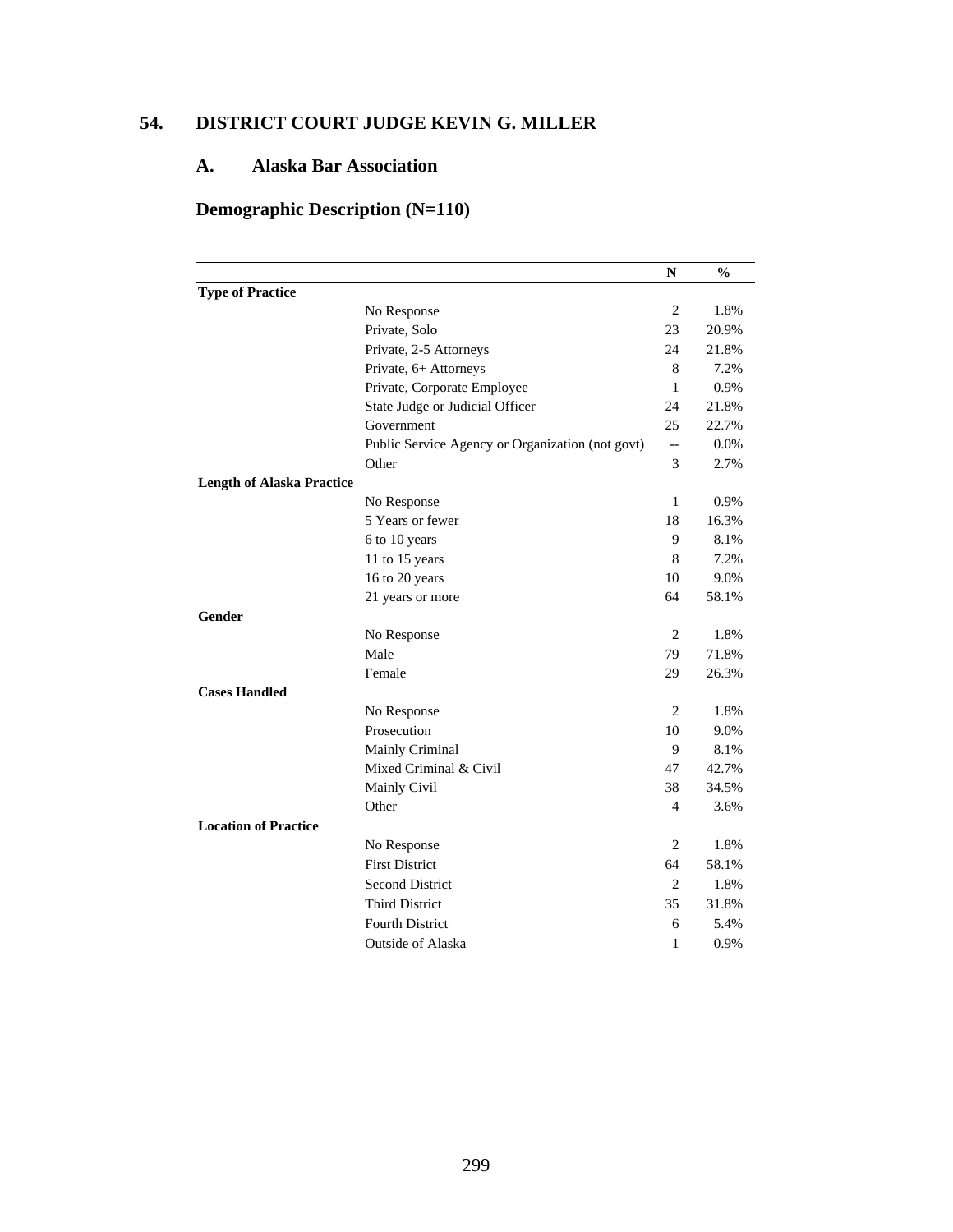#### **Evaluation of Judge Kevin G. Miller: Alaska Bar Association Members**

# *Summary of Findings*

Judge Kevin G. Miller was evaluated by 89 Alaska Bar Association members who reported having direct professional experience with the judge. The mean score on *overall evaluation* was 4.4. The highest mean score was obtained on *judicial temperament* (4.6) and the lowest score was obtained on *legal ability* (4.2). Details are present in the two tables that follow.

|                              | Poor                     |               | <b>Deficient</b> |               | Accept |               | Good |               | <b>Excellent</b> |               |      |
|------------------------------|--------------------------|---------------|------------------|---------------|--------|---------------|------|---------------|------------------|---------------|------|
|                              | N                        | $\frac{6}{6}$ | N                | $\frac{0}{0}$ | N      | $\frac{6}{6}$ | N    | $\frac{0}{0}$ | N                | $\frac{0}{0}$ | Mean |
| <b>Legal Ability</b>         | $\overline{\phantom{m}}$ | $0.0\%$       | 3                | 3.4%          | 11     | 12.7%         | 34   | 39.5%         | 38               | 44.1%         | 4.2  |
| <b>Impartiality/Fairness</b> | $-\,-$                   | $0.0\%$       | 3                | 3.3%          | 6      | 6.7%          | 30   | 33.7%         | 50               | 56.1%         | 4.4  |
| <b>Integrity</b>             | $\overline{\phantom{a}}$ | $0.0\%$       | 2                | 2.2%          | 5      | 5.6%          | 25   | 28.4%         | 56               | 63.6%         | 4.5  |
| <b>Judicial Temperament</b>  | $\overline{\phantom{a}}$ | $0.0\%$       | $\mathbf{1}$     | 1.1%          | 5      | 5.7%          | 26   | 29.8%         | 55               | 63.2%         | 4.6  |
| <b>Diligence</b>             | $\overline{\phantom{m}}$ | 0.0%          | 2                | 2.3%          | 8      | 9.3%          | 28   | 32.5%         | 48               | 55.8%         | 4.4  |
| <b>Overall Rating</b>        |                          | $0.0\%$       | 3                | 3.4%          | 6      | 6.9%          | 29   | 33.7%         | 48               | 55.8%         | 4.4  |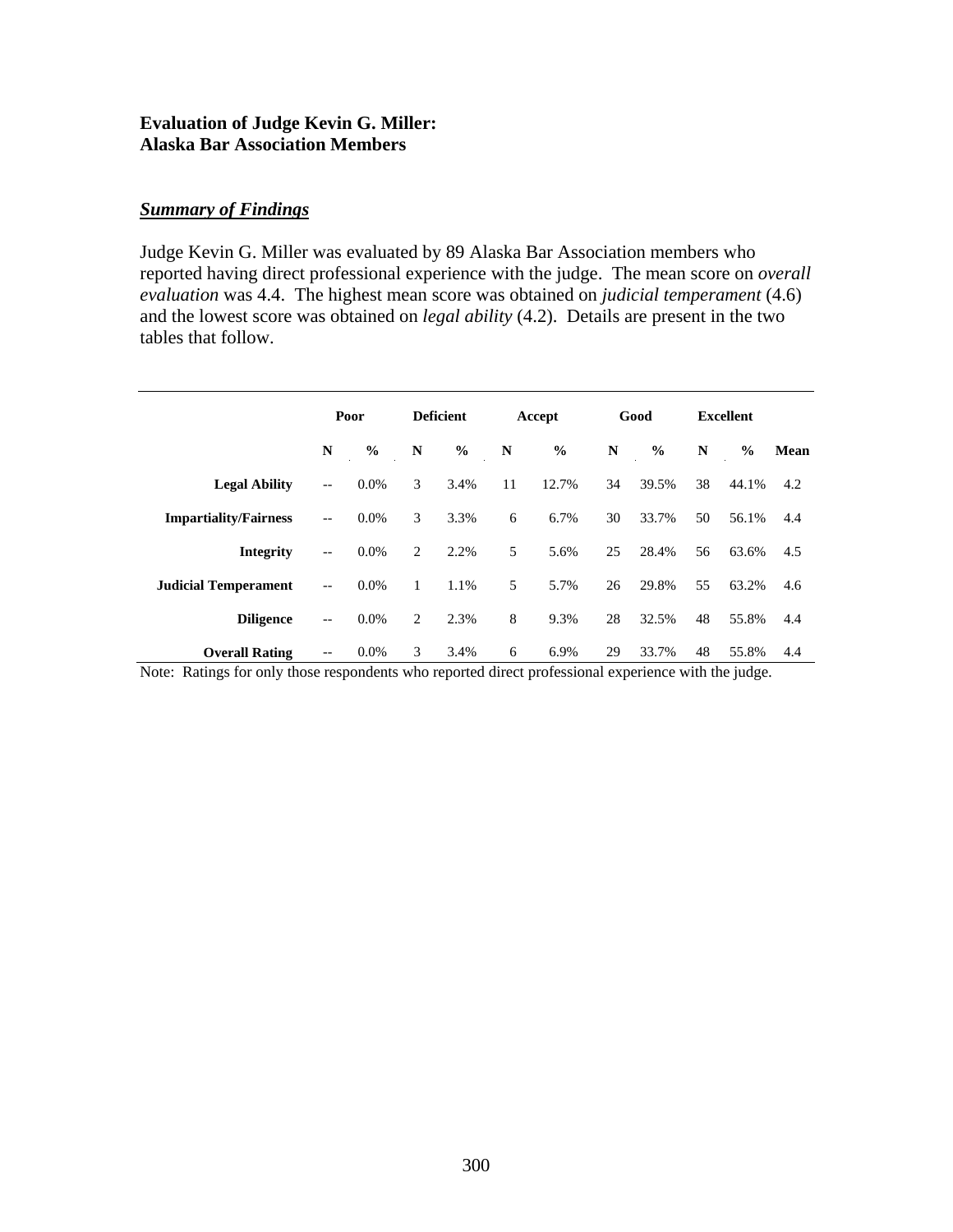#### **Judge Kevin G. Miller: Detailed Information Responses Alaska Bar Association Members**

|                                         | Legal<br><b>Ability</b> |                  | Impartiality/<br><b>Fairness</b> |                  |                          | <b>Judicial</b><br><b>Temperament</b><br><b>Integrity</b> |                          |                  |                          | <b>Diligence</b> | Overall<br><b>Rating</b> |                  |
|-----------------------------------------|-------------------------|------------------|----------------------------------|------------------|--------------------------|-----------------------------------------------------------|--------------------------|------------------|--------------------------|------------------|--------------------------|------------------|
|                                         | Mean                    | $\mathbf N$      | Mean                             | $\mathbb{N}$     | Mean                     | $\mathbf N$                                               | Mean                     | ${\bf N}$        | Mean                     | $\mathbf N$      | Mean                     | $\mathbf N$      |
| <b>Basis for Evaluation of Judge</b>    |                         |                  |                                  |                  |                          |                                                           |                          |                  |                          |                  |                          |                  |
| No Response                             | 4.3                     | 3                | 4.3                              | 3                | 4.3                      | $\mathfrak{Z}$                                            | 4.3                      | 3                | 4.3                      | $\mathfrak{Z}$   | 4.3                      | 3                |
| <b>Direct Professional</b>              | 4.2                     | 86               | 4.4                              | 89               | 4.5                      | 88                                                        | 4.6                      | 87               | 4,4                      | 86               | 4,4                      | 86               |
| <b>Professional Reputation</b>          | 4.0                     | 13               | 4.2                              | 13               | 4.2                      | 13                                                        | 4.3                      | 13               | 4.2                      | 13               | 4.0                      | 13               |
| <b>Other Personal Contacts</b>          | 4.0                     | 3                | 4.2                              | 5                | 4.3                      | 6                                                         | 4.4                      | 5                | 4.3                      | $\overline{4}$   | 4.3                      | $\overline{4}$   |
| <b>Type of Practice</b>                 |                         |                  |                                  |                  |                          |                                                           |                          |                  |                          |                  |                          |                  |
| No Response                             | 4.5                     | $\overline{2}$   | 4.5                              | $\overline{c}$   | 4.5                      | 2                                                         | 4.5                      | $\overline{c}$   | 4.5                      | $\overline{2}$   | 4.5                      | $\overline{2}$   |
| Private, Solo                           | 4.3                     | 21               | 4.5                              | 22               | 4.7                      | 22                                                        | 4.6                      | 21               | 4.5                      | 21               | 4.6                      | 21               |
| Private, 2-5 Attorneys                  | 4.1                     | 18               | 4.4                              | 18               | 4.5                      | 18                                                        | 4.6                      | 18               | 4.3                      | 18               | 4.4                      | 18               |
| Private, 6+ Attorneys                   | 3.9                     | 7                | 3.9                              | 7                | 3.8                      | 6                                                         | 3.8                      | 6                | 3.8                      | 6                | 3.7                      | $\sqrt{6}$       |
| Private, Corporate Employee             | 4.0                     | $\mathbf{1}$     | 4.0                              | $\mathbf{1}$     | 4.0                      | $\mathbf{1}$                                              | 4.0                      | $\mathbf{1}$     | 3.0                      | $\mathbf{1}$     | 4.0                      | $\mathbf{1}$     |
| State Judge or Judicial Officer         | 4.6                     | 15               | 4.9                              | 16               | 4.9                      | 16                                                        | 4.9                      | 16               | 4.9                      | 15               | 4.9                      | 15               |
| Government                              | 4.2                     | 20               | 4.3                              | 20               | 4.3                      | 20                                                        | 4.5                      | 20               | 4.3                      | 20               | 4.2                      | 20               |
| Public Service Agency or Organization   |                         |                  |                                  |                  |                          |                                                           |                          |                  |                          |                  |                          |                  |
| (not govt)                              | $-$                     | $\boldsymbol{0}$ | $-\, -$                          | $\boldsymbol{0}$ | $\overline{\phantom{a}}$ | $\boldsymbol{0}$                                          | $\overline{\phantom{a}}$ | $\boldsymbol{0}$ | $\overline{\phantom{a}}$ | $\boldsymbol{0}$ | $\overline{\phantom{m}}$ | $\boldsymbol{0}$ |
| Other                                   | 5.0                     | $\overline{c}$   | 4.3                              | 3                | 4.7                      | 3                                                         | 4.7                      | 3                | 5.0                      | 3                | 4.7                      | $\mathfrak{Z}$   |
| <b>Years Experience</b>                 |                         |                  |                                  |                  |                          |                                                           |                          |                  |                          |                  |                          |                  |
| No Response                             | 4.0                     | $\mathbf{1}$     | 4.0                              | $\mathbf{1}$     | 4.0                      | $\mathbf{1}$                                              | 4.0                      | $\mathbf{1}$     | 4.0                      | $\mathbf{1}$     | 4.0                      | $\mathbf{1}$     |
| 5 Years or fewer                        | 3.9                     | 16               | 4.1                              | 17               | 4.2                      | 17                                                        | 4.5                      | 17               | 4.2                      | 17               | 4.2                      | $17\,$           |
| 6 to 10 years                           | 4.3                     | 6                | 4.7                              | 7                | 4.6                      | $\tau$                                                    | 4.9                      | $\tau$           | 4.5                      | 6                | 4.5                      | $\sqrt{6}$       |
| 11 to 15 years                          | 4.6                     | 7                | 4.4                              | 7                | 4.9                      | 7                                                         | 4.9                      | 7                | 4.7                      | 7                | 4.9                      | $\tau$           |
| 16 to 20 years                          | 4.4                     | 8                | 4.3                              | 8                | 4.6                      | 8                                                         | 4.6                      | 8                | 4.4                      | 8                | 4.5                      | $\,8\,$          |
| 21 years or more                        | 4.3                     | 48               | 4.5                              | 49               | 4.6                      | 48                                                        | 4.5                      | 47               | 4.5                      | 47               | 4.4                      | 47               |
| Gender                                  |                         |                  |                                  |                  |                          |                                                           |                          |                  |                          |                  |                          |                  |
| No Response                             | 4.5                     | $\overline{c}$   | 4.5                              | $\sqrt{2}$       | 4.5                      | $\mathbf{2}$                                              | 4.5                      | $\overline{c}$   | 4.5                      | $\overline{2}$   | 4.5                      | $\overline{c}$   |
| Male                                    | 4.3                     | 61               | 4.5                              | 62               | 4.6                      | 62                                                        | 4.6                      | 62               | 4.5                      | 61               | 4.5                      | 61               |
| Female                                  | 4.1                     | 23               | 4.2                              | 25               | 4.3                      | 24                                                        | 4.5                      | 23               | 4.3                      | 23               | 4.2                      | 23               |
| <b>Majority of Practice Consists of</b> |                         |                  |                                  |                  |                          |                                                           |                          |                  |                          |                  |                          |                  |
| No Response                             | 4.5                     | $\overline{c}$   | 4.5                              | $\overline{c}$   | 4.5                      | $\sqrt{2}$                                                | 4.5                      | $\overline{c}$   | 4.5                      | $\overline{c}$   | 4.5                      | $\sqrt{2}$       |
| Prosecution                             | 4.1                     | 10               | 4.4                              | 10               | 4.5                      | 10                                                        | 4.4                      | 10               | 4.2                      | 10               | 4.2                      | 10               |
| Mainly Criminal                         | 4.0                     | 9                | 4.1                              | $\overline{9}$   | 4.2                      | 9                                                         | 4.8                      | $\overline{9}$   | 4.3                      | 9                | 4.2                      | 9                |
| Mixed Criminal & Civil                  | 4.5                     | 34               | 4.7                              | 35               | 4.8                      | 35                                                        | 4.8                      | 35               | 4.7                      | 34               | 4.7                      | 34               |
| Mainly Civil                            | 4.0                     | 29               | 4.3                              | 30               | 4.3                      | 29                                                        | 4.2                      | 28               | 4.1                      | 28               | 4.1                      | 28               |
| Other                                   | $5.0\,$                 | $\sqrt{2}$       | 4.3                              | $\mathfrak{Z}$   | 4.7                      | $\ensuremath{\mathfrak{Z}}$                               | 4.7                      | $\sqrt{3}$       | 5.0                      | $\mathfrak{Z}$   | 4.7                      | $\overline{3}$   |
| <b>Location of Practice</b>             |                         |                  |                                  |                  |                          |                                                           |                          |                  |                          |                  |                          |                  |
| No Response                             | 4.0                     | 2                | 4.0                              | $\sqrt{2}$       | 4.0                      | $\sqrt{2}$                                                | 4.0                      | $\overline{c}$   | 4.0                      | $\sqrt{2}$       | 4.0                      | $\boldsymbol{2}$ |
| <b>First District</b>                   | 4.3                     | 52               | 4.5                              | 53               | 4.6                      | 52                                                        | $4.6\,$                  | 51               | 4.5                      | 51               | 4.5                      | 51               |
| <b>Second District</b>                  | 5.0                     | $\mathbf{1}$     | $5.0\,$                          | $\mathbf{1}$     | 5.0                      | $\mathbf{1}$                                              | 5.0                      | $\mathbf{1}$     | 5.0                      | $\mathbf{1}$     | 5.0                      | $\mathbf{1}$     |
| <b>Third District</b>                   | 4.1                     | 28               | 4.3                              | 30               | 4.5                      | 30                                                        | 4.5                      | 30               | 4.3                      | 29               | 4.4                      | 29               |
| Fourth District                         | 4.5                     | $\sqrt{2}$       | 5.0                              | $\sqrt{2}$       | 4.5                      | $\sqrt{2}$                                                | 5.0                      | $\sqrt{2}$       | 4.5                      | $\sqrt{2}$       | 4.5                      | $\overline{2}$   |
| Outside of Alaska                       | $4.0\,$                 | $\mathbf{1}$     | $4.0\,$                          | 1                | $4.0\,$                  | 1                                                         | $4.0\,$                  | $\mathbf{1}$     | $4.0\,$                  | 1                | $4.0\,$                  | $\mathbf{1}$     |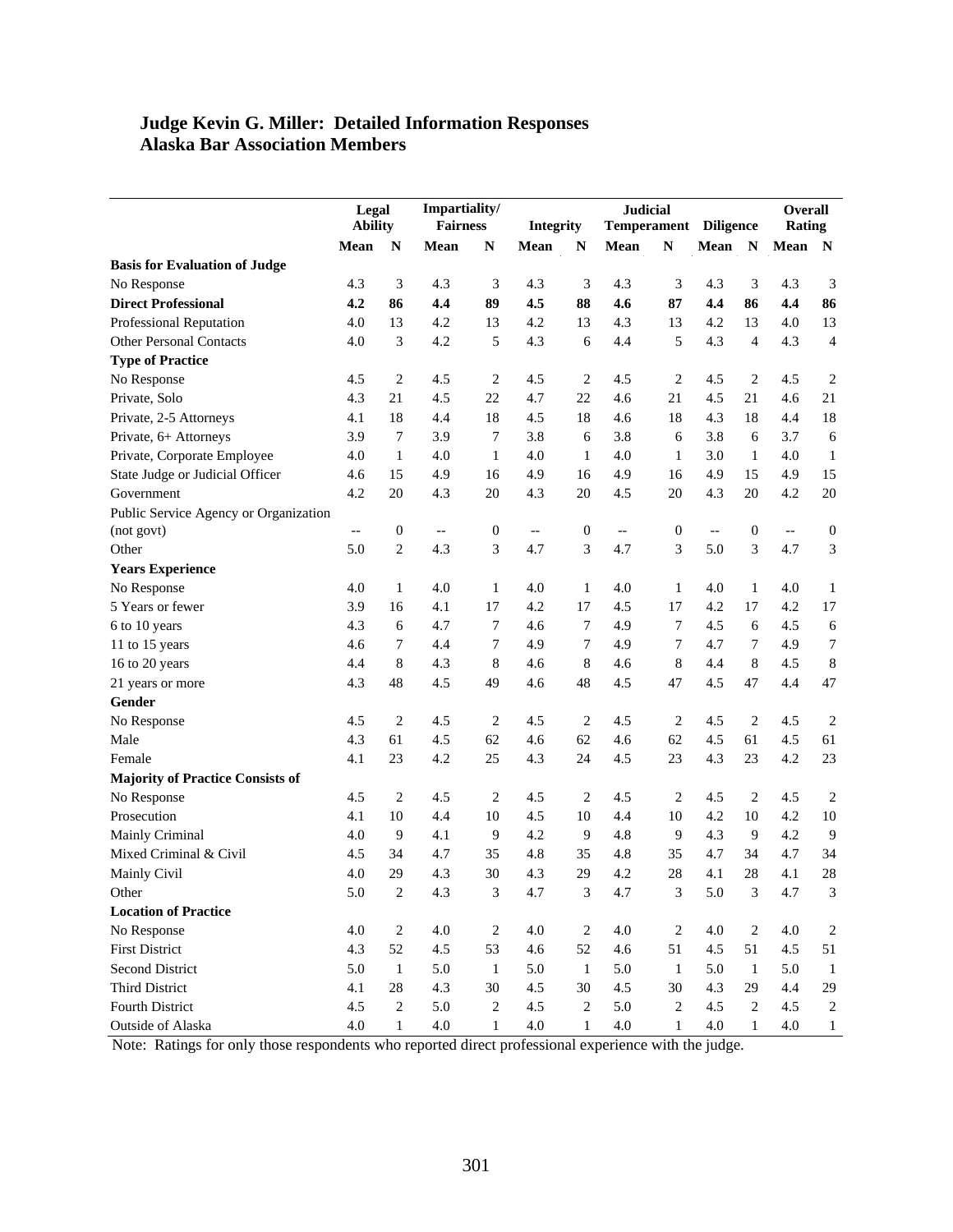# **54. DISTRICT COURT JUDGE KEVIN G. MILLER**

# **B. Peace and Probation Officers**

# **Demographic Description (N=26)**

|                                    |                                           | N                        | $\frac{0}{0}$ |
|------------------------------------|-------------------------------------------|--------------------------|---------------|
| <b>Type of Work</b>                |                                           |                          |               |
|                                    | No Response                               | $-$                      | 0.0%          |
|                                    | <b>State Law Enforcement Officer</b>      | 11                       | 42.3%         |
|                                    | Municipal/Borough Law Enforcement Officer | 12                       | 46.1%         |
|                                    | Village Public Safety Officer (VPSO)      | $\overline{\phantom{m}}$ | 0.0%          |
|                                    | Probation/Parole Officer                  | $\overline{c}$           | 7.6%          |
|                                    | Other                                     | 1                        | 3.8%          |
| <b>Length of Alaska Experience</b> |                                           |                          |               |
|                                    | No Response                               | $-$                      | 0.0%          |
|                                    | 5 Years or fewer                          | 5                        | 19.2%         |
|                                    | 6 to 10 years                             | 9                        | 34.6%         |
|                                    | 11 to 15 years                            | 7                        | 26.9%         |
|                                    | 16 to 20 years                            | 5                        | 19.2%         |
|                                    | 21 years or more                          | $-$                      | 0.0%          |
| <b>Gender</b>                      |                                           |                          |               |
|                                    | No Response                               | 1                        | 3.8%          |
|                                    | Male                                      | 23                       | 88.4%         |
|                                    | Female                                    | $\overline{2}$           | 7.6%          |
| <b>Location of Practice</b>        |                                           |                          |               |
|                                    | No Response                               | $-$                      | 0.0%          |
|                                    | <b>First District</b>                     | 22                       | 84.6%         |
|                                    | <b>Second District</b>                    | $-$                      | 0.0%          |
|                                    | <b>Third District</b>                     | 4                        | 15.3%         |
|                                    | <b>Fourth District</b>                    |                          | 0.0%          |
|                                    | <b>Outside of Alaska</b>                  |                          | 0.0%          |
| <b>Community Population</b>        |                                           |                          |               |
|                                    | No Response                               | $-$                      | 0.0%          |
|                                    | <b>Under 2,000</b>                        | 4                        | 15.3%         |
|                                    | Between 2,000 and 35,000                  | 20                       | 76.9%         |
|                                    | Over 35,000                               | 2                        | 7.6%          |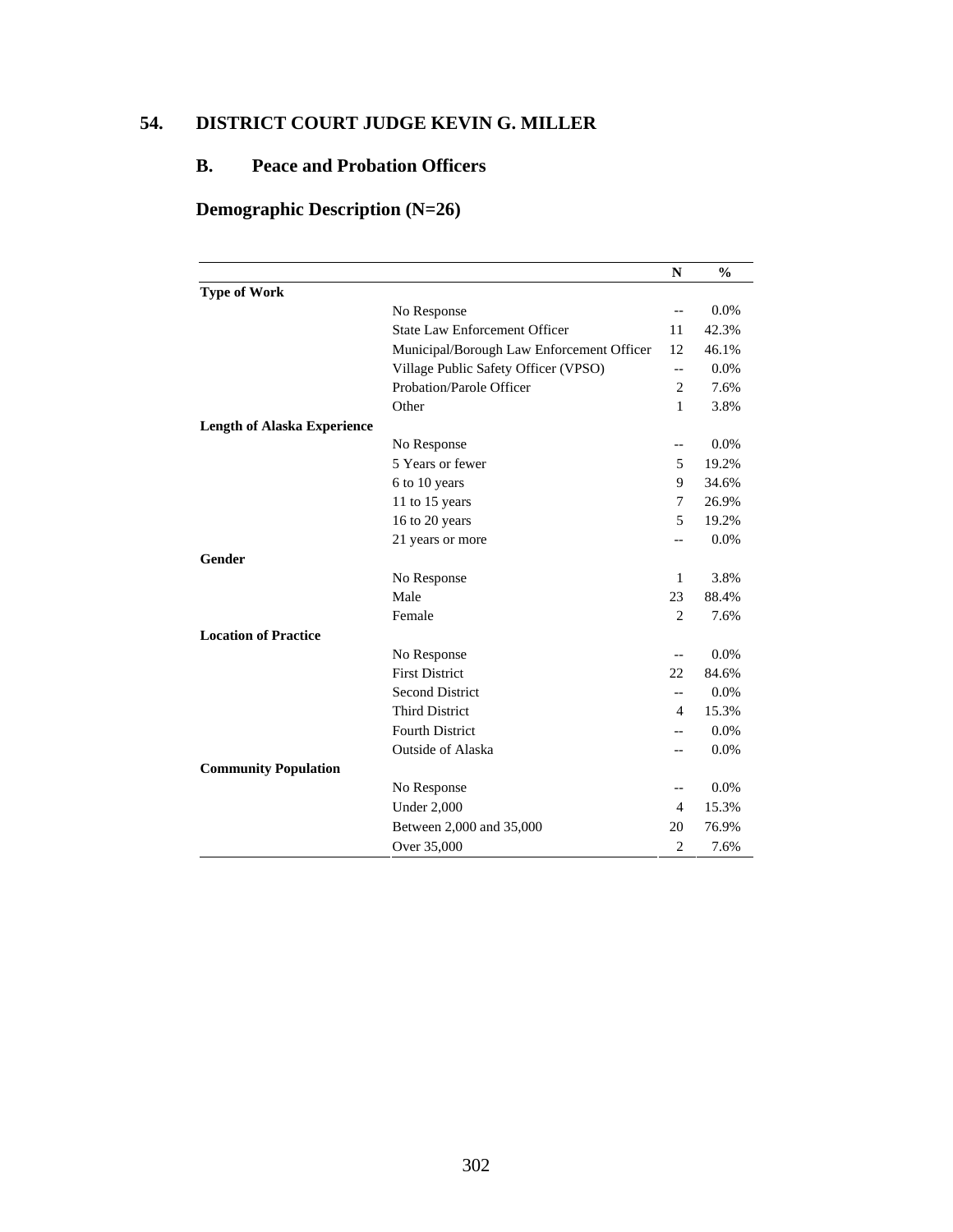#### **Evaluation of Judge Kevin G. Miller Peace and Probation Officers**

# *Summary of Findings*

Judge Kevin G. Miller was evaluated by 25 Peace and Probation Officers who reported having direct professional experience with the judge. The mean score on *overall evaluation* was 4.8. The highest mean scores were obtained on *integrity* (4.7), *judicial temperament* (4.7) and *diligence* (4.7) and the lowest score was obtained on *impartiality/fairness* (4.6). Details are present in the two tables that follow.

|                              |                          | Poor          |                                                     | <b>Deficient</b> | Accept       |               |                | Good          | Excellent |               |      |
|------------------------------|--------------------------|---------------|-----------------------------------------------------|------------------|--------------|---------------|----------------|---------------|-----------|---------------|------|
|                              | N                        | $\frac{0}{0}$ | N                                                   | $\frac{0}{0}$    | N            | $\frac{6}{6}$ | N              | $\frac{0}{0}$ | N         | $\frac{0}{0}$ | Mean |
| <b>Impartiality/Fairness</b> | $\overline{\phantom{a}}$ | $0.0\%$       | $\overline{\phantom{m}}$                            | $0.0\%$          | $\mathbf{1}$ | 4.0%          | 7              | 28.0%         | 17        | 68.0%         | 4.6  |
| <b>Integrity</b>             | $\overline{\phantom{a}}$ | $0.0\%$       | $\overline{\phantom{a}}$                            | $0.0\%$          | $\mathbf{1}$ | 4.0%          | 5              | 20.0%         | 19        | 76.0%         | 4.7  |
| <b>Judicial Temperament</b>  | $\overline{\phantom{a}}$ | $0.0\%$       | $\hspace{0.05cm} -\hspace{0.05cm} -\hspace{0.05cm}$ | $0.0\%$          | $\mathbf{1}$ | 4.0%          | 5              | 20.0%         | 19        | 76.0%         | 4.7  |
| <b>Diligence</b>             | $-\,-$                   | $0.0\%$       | $\overline{\phantom{m}}$                            | $0.0\%$          | $\mathbf{1}$ | 4.0%          | 6              | 24.0%         | 18        | 72.0%         | 4.7  |
| <b>Overall Rating</b>        | $\overline{\phantom{m}}$ | $0.0\%$       | $- -$                                               | $0.0\%$          | 1            | 4.0%          | $\overline{4}$ | 16.0%         | 20        | 80.0%         | 4.8  |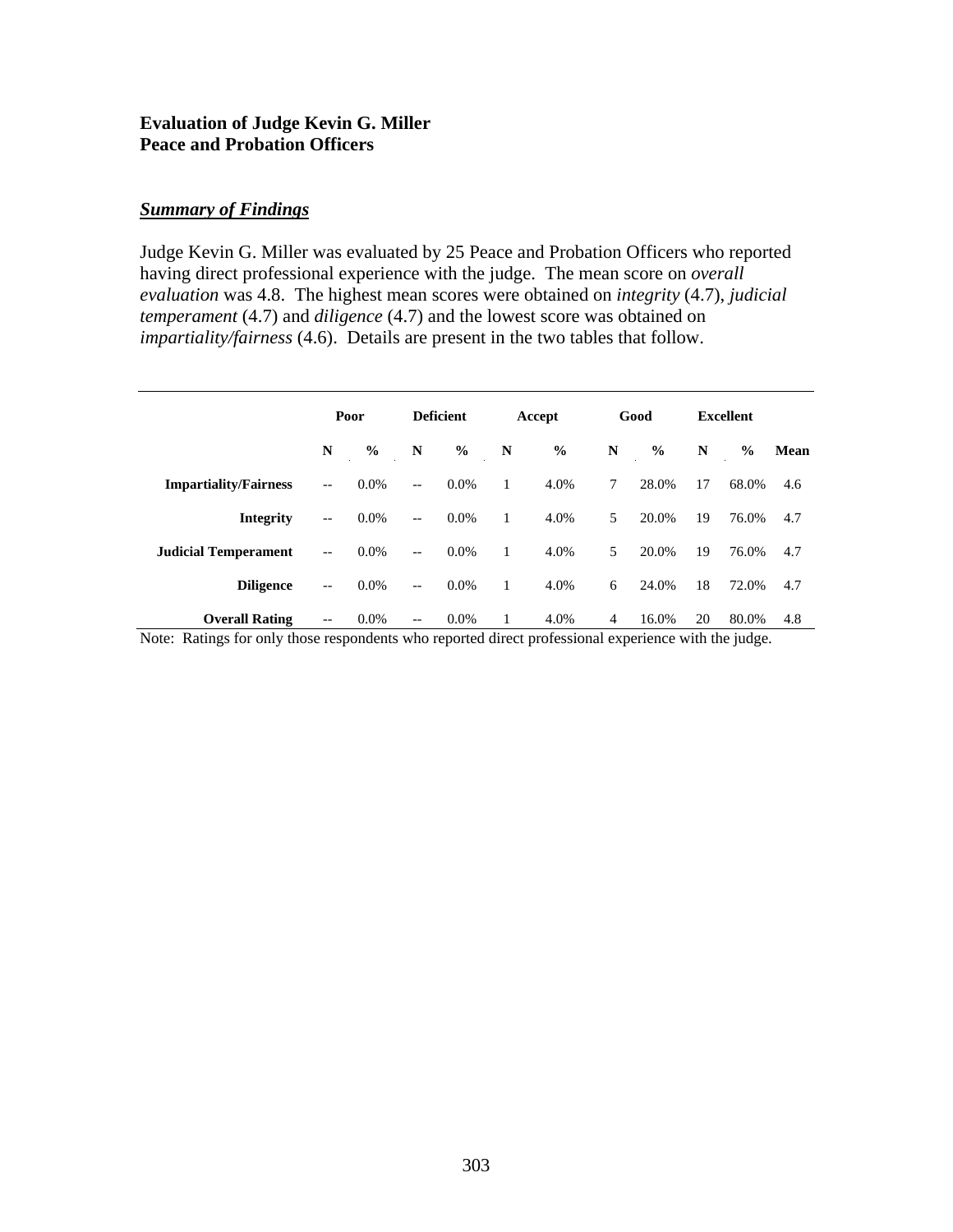# **Judge Kevin G. Miller: Detailed Information on Responses Peace and Probation Officers**

|                                           | Impartiality/            |                  |                          |                  |                          | <b>Judicial</b>  |                          |                  |                          | <b>Overall</b>   |
|-------------------------------------------|--------------------------|------------------|--------------------------|------------------|--------------------------|------------------|--------------------------|------------------|--------------------------|------------------|
|                                           | <b>Fairness</b>          |                  | Integrity                |                  | <b>Temperament</b>       |                  | <b>Diligence</b>         |                  | Rating                   |                  |
|                                           | Mean                     | $\mathbb{N}$     | Mean                     | $\mathbf N$      | Mean                     | N                | Mean                     | $\mathbb{N}$     | Mean                     | N                |
| <b>Basis for Evaluation of Judge</b>      |                          |                  |                          |                  |                          |                  |                          |                  |                          |                  |
| No Response                               | 4.2                      | 5                | 4.3                      | $\overline{4}$   | 4.2                      | 5                | 4.2                      | 5                | 4.2                      | 5                |
| <b>Direct Professional</b>                | 4.6                      | 25               | 4.7                      | 25               | 4.7                      | 25               | 4.7                      | 25               | 4.8                      | 25               |
| Professional Reputation                   | $\overline{a}$           | $\mathbf{0}$     | $\overline{a}$           | $\mathbf{0}$     | $-$                      | $\boldsymbol{0}$ | $-$                      | $\mathbf{0}$     | $\overline{a}$           | $\mathbf{0}$     |
| <b>Other Personal Contacts</b>            | 4.0                      | $\mathbf{1}$     | 5.0                      | $\mathbf{1}$     | 5.0                      | $\mathbf{1}$     | 5.0                      | $\mathbf{1}$     | 5.0                      | $\mathbf{1}$     |
| <b>Type of Work</b>                       |                          |                  |                          |                  |                          |                  |                          |                  |                          |                  |
| No Response                               | $\overline{\phantom{a}}$ | $\boldsymbol{0}$ | $\overline{\phantom{a}}$ | $\boldsymbol{0}$ | $\overline{\phantom{a}}$ | $\boldsymbol{0}$ | $\overline{a}$           | $\boldsymbol{0}$ | $\overline{a}$           | $\boldsymbol{0}$ |
| <b>State Law Enforcement Officer</b>      | 4.5                      | 11               | 4.7                      | 11               | 4.8                      | 11               | 4.6                      | 11               | 4.7                      | 11               |
| Municipal/Borough Law Enforcement Officer | 4.8                      | 12               | 4.8                      | 12               | 4.7                      | 12               | 4.8                      | 12               | 4.8                      | 12               |
| Village Public Safety Officer (VPSO)      | $\overline{a}$           | $\boldsymbol{0}$ | L.                       | $\boldsymbol{0}$ | $\overline{a}$           | $\boldsymbol{0}$ | $\overline{\phantom{a}}$ | $\boldsymbol{0}$ | $\overline{\phantom{a}}$ | $\boldsymbol{0}$ |
| Probation/Parole Officer                  | 4.5                      | $\overline{c}$   | 4.5                      | $\overline{c}$   | 4.5                      | $\overline{c}$   | 4.5                      | $\overline{2}$   | 4.5                      | $\overline{c}$   |
| Other                                     | $-$                      | $\overline{0}$   | $\overline{a}$           | $\boldsymbol{0}$ | $\overline{\phantom{a}}$ | $\overline{0}$   | 44                       | $\mathbf{0}$     | --                       | $\Omega$         |
| <b>Years Experience</b>                   |                          |                  |                          |                  |                          |                  |                          |                  |                          |                  |
| No Response                               | $-$                      | $\boldsymbol{0}$ | $\overline{\phantom{a}}$ | $\boldsymbol{0}$ | $\overline{\phantom{a}}$ | $\boldsymbol{0}$ | $\overline{\phantom{a}}$ | $\boldsymbol{0}$ | $\overline{\phantom{a}}$ | $\boldsymbol{0}$ |
| 5 Years or fewer                          | 4.6                      | 5                | 4.6                      | 5                | 4.8                      | 5                | 4.8                      | 5                | 5.0                      | 5                |
| 6 to 10 years                             | 4.9                      | 9                | 5.0                      | 9                | 4.9                      | 9                | 4.8                      | 9                | 4.9                      | 9                |
| 11 to 15 years                            | 4.1                      | 7                | 4.3                      | $\tau$           | 4.3                      | 7                | 4.3                      | 7                | 4.3                      | 7                |
| 16 to 20 years                            | 5.0                      | $\overline{4}$   | 5.0                      | $\overline{4}$   | 5.0                      | $\overline{4}$   | 5.0                      | $\overline{4}$   | 5.0                      | $\overline{4}$   |
| 21 years or more                          | $-$                      | $\overline{0}$   | $\overline{a}$           | $\boldsymbol{0}$ | $\overline{\phantom{a}}$ | $\boldsymbol{0}$ | $\overline{\phantom{m}}$ | $\mathbf{0}$     | $\overline{\phantom{a}}$ | $\mathbf{0}$     |
| Gender                                    |                          |                  |                          |                  |                          |                  |                          |                  |                          |                  |
| No Response                               | 5.0                      | $\mathbf{1}$     | 5.0                      | $\mathbf{1}$     | 5.0                      | $\mathbf{1}$     | 5.0                      | $\mathbf{1}$     | 5.0                      | 1                |
| Male                                      | 4.7                      | 23               | 4.7                      | 23               | 4.7                      | 23               | 4.7                      | 23               | 4.7                      | 23               |
| Female                                    | 4.0                      | $\mathbf{1}$     | 4.0                      | $\mathbf{1}$     | 4.0                      | $\mathbf{1}$     | 4.0                      | $\mathbf{1}$     | 5.0                      | $\mathbf{1}$     |
| <b>Location of Practice</b>               |                          |                  |                          |                  |                          |                  |                          |                  |                          |                  |
| No Response                               | --                       | $\boldsymbol{0}$ | $\overline{\phantom{a}}$ | $\boldsymbol{0}$ | $\overline{\phantom{a}}$ | $\boldsymbol{0}$ | $\overline{\phantom{a}}$ | $\boldsymbol{0}$ | $\overline{\phantom{a}}$ | $\boldsymbol{0}$ |
| <b>First District</b>                     | 4.6                      | 22               | 4.7                      | 22               | 4.7                      | 22               | 4.6                      | 22               | 4.7                      | 22               |
| <b>Second District</b>                    | $\overline{a}$           | $\boldsymbol{0}$ | $\overline{a}$           | $\boldsymbol{0}$ | $\overline{\phantom{a}}$ | $\boldsymbol{0}$ | $\overline{\phantom{a}}$ | $\theta$         | --                       | $\mathbf{0}$     |
| <b>Third District</b>                     | 4.7                      | 3                | 5.0                      | 3                | 5.0                      | 3                | 5.0                      | 3                | 5.0                      | 3                |
| Fourth District                           | --                       | $\boldsymbol{0}$ | $\overline{a}$           | $\boldsymbol{0}$ | $\overline{a}$           | $\boldsymbol{0}$ | $\overline{a}$           | $\boldsymbol{0}$ | --                       | $\boldsymbol{0}$ |
| Outside of Alaska                         | --                       | $\boldsymbol{0}$ | <u></u>                  | $\boldsymbol{0}$ | $\overline{\phantom{a}}$ | $\boldsymbol{0}$ | $\overline{a}$           | $\boldsymbol{0}$ | $\overline{a}$           | $\mathbf{0}$     |
| <b>Community Population</b>               |                          |                  |                          |                  |                          |                  |                          |                  |                          |                  |
| No Response                               | --                       | $\boldsymbol{0}$ | $-$                      | $\boldsymbol{0}$ | $-\, -$                  | $\boldsymbol{0}$ | $\overline{\phantom{a}}$ | $\boldsymbol{0}$ | $\overline{\phantom{a}}$ | $\boldsymbol{0}$ |
| <b>Under 2,000</b>                        | 5.0                      | $\overline{4}$   | 5.0                      | $\overline{4}$   | 5.0                      | $\overline{4}$   | 5.0                      | $\overline{4}$   | 5.0                      | 4                |
| Between 2,000 and 35,000                  | 4.6                      | 19               | 4.7                      | 19               | 4.7                      | 19               | 4.6                      | 19               | 4.7                      | 19               |
| Over 35,000                               | 4.5                      | $\overline{2}$   | 4.5                      | $\overline{2}$   | 4.5                      | $\overline{2}$   | 4.5                      | $\overline{2}$   | 4.5                      | $\overline{2}$   |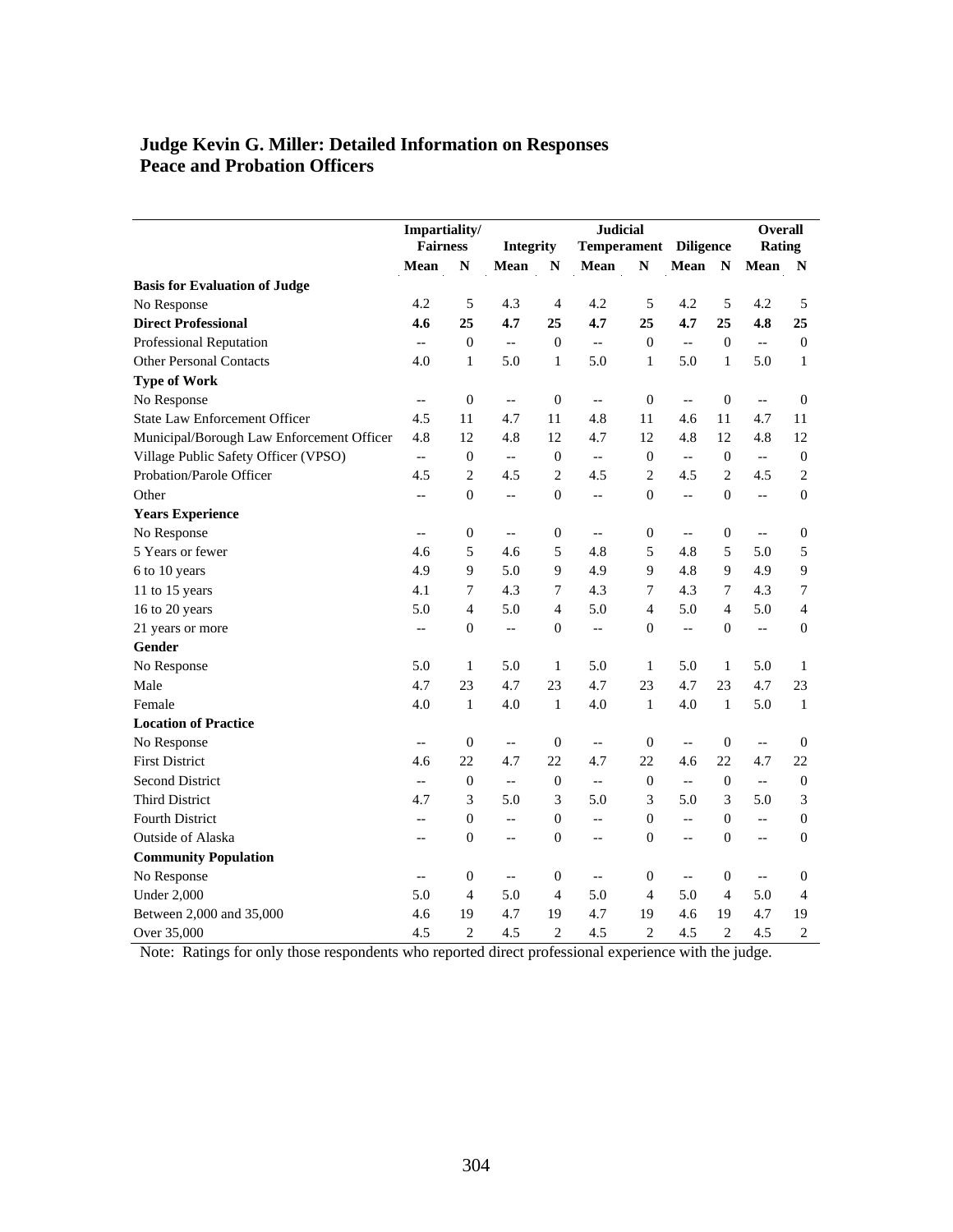# **54. DISTRICT COURT JUDGE KEVIN G. MILLER**

# **C. Social Workers, Guardians ad Litem, and CASA Volunteers**

# **Demographic Description (N=2)**

|                                              |                          | N              | $\frac{0}{0}$ |
|----------------------------------------------|--------------------------|----------------|---------------|
| <b>Type of Work</b>                          |                          |                |               |
|                                              | No Response              | $-$            | 0.0%          |
|                                              | Social Worker            | 1              | 50.0%         |
|                                              | Guardian ad Litem        | 1              | 50.0%         |
|                                              | <b>CASA Volunteer</b>    |                | 0.0%          |
|                                              | Other                    |                | 0.0%          |
| <b>Length of Alaska</b><br><b>Experience</b> |                          |                |               |
|                                              | No Response              | --             | $0.0\%$       |
|                                              | 5 Years or fewer         |                | 0.0%          |
|                                              | 6 to 10 years            | 1              | 50.0%         |
|                                              | 11 to 15 years           | 1              | 50.0%         |
|                                              | 16 to 20 years           |                | 0.0%          |
|                                              | 21 years or more         |                | 0.0%          |
| Gender                                       |                          |                |               |
|                                              | No Response              |                | 0.0%          |
|                                              | Male                     | --             | 0.0%          |
|                                              | Female                   | $\overline{c}$ | 100.0%        |
| <b>Location of Practice</b>                  |                          |                |               |
|                                              | No Response              | $-$            | 0.0%          |
|                                              | <b>First District</b>    | $\overline{c}$ | 100.0%        |
|                                              | <b>Second District</b>   |                | 0.0%          |
|                                              | <b>Third District</b>    |                | 0.0%          |
|                                              | <b>Fourth District</b>   |                | 0.0%          |
|                                              | <b>Outside of Alaska</b> |                | 0.0%          |
| <b>Community Population</b>                  |                          |                |               |
|                                              | No Response              |                | 0.0%          |
|                                              | <b>Under 2,000</b>       | --             | 0.0%          |
|                                              | Between 2,000 and 35,000 | 2              | 100.0%        |
|                                              | Over 35,000              | --             | 0.0%          |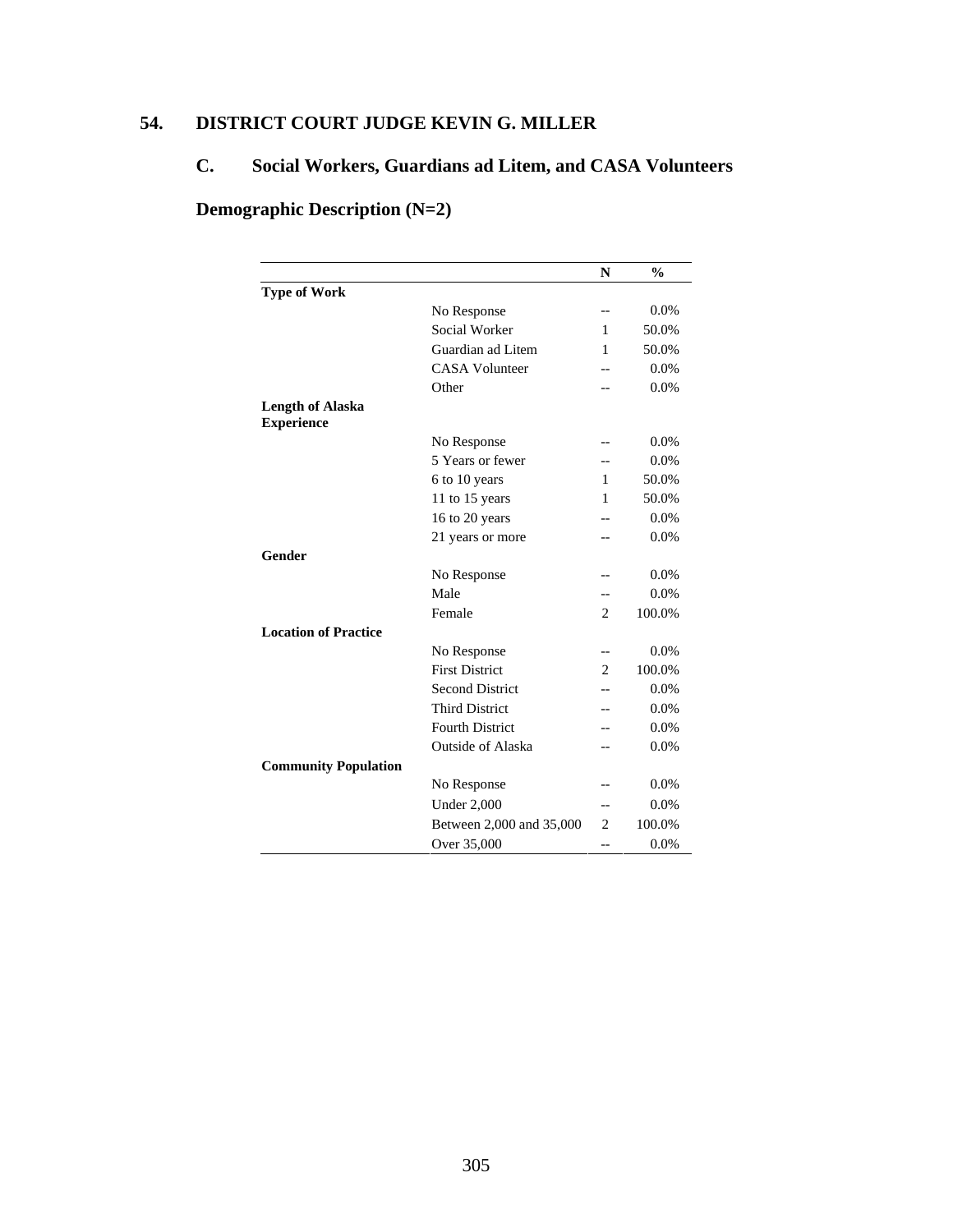# **Evaluation of Judge Kevin G. Miller Social Workers, Guardians Ad Litem, and CASA Volunteers**

## *Summary of Findings*

Judge Kevin G. Miller was evaluated by two Social Workers, Guardians Ad Litem and CASA volunteers who reported having direct professional experience with the judge. The mean score on *overall evaluation* was 5.0. The rating obtained in all areas was 5.0. Details are present in the two tables that follow.

|                              |                          | Poor          | <b>Deficient</b>                                    |               |                                                     | Accept        |                          | Good          | <b>Excellent</b> |        |      |
|------------------------------|--------------------------|---------------|-----------------------------------------------------|---------------|-----------------------------------------------------|---------------|--------------------------|---------------|------------------|--------|------|
|                              | N                        | $\frac{0}{0}$ | N                                                   | $\frac{0}{0}$ | N                                                   | $\frac{6}{6}$ | N                        | $\frac{6}{9}$ | N                | $\%$   | Mean |
| <b>Impartiality/Fairness</b> | $\qquad \qquad -$        | 0.0%          | $\overline{\phantom{a}}$                            | $0.0\%$       | $\overline{\phantom{a}}$                            | $0.0\%$       | $-$                      | $0.0\%$       | 2                | 100.0% | 5.0  |
| <b>Integrity</b>             | $\qquad \qquad -$        | $0.0\%$       | $\overline{\phantom{a}}$                            | $0.0\%$       | $\overline{\phantom{a}}$                            | $0.0\%$       | $\overline{\phantom{a}}$ | $0.0\%$       | 2                | 100.0% | 5.0  |
| <b>Judicial Temperament</b>  | $\overline{\phantom{m}}$ | $0.0\%$       | $\overline{\phantom{a}}$                            | $0.0\%$       | $-$                                                 | $0.0\%$       | $-$                      | $0.0\%$       | 2                | 100.0% | 5.0  |
| <b>Diligence</b>             | $\overline{\phantom{m}}$ | $0.0\%$       | $--$                                                | $0.0\%$       | $\hspace{0.05cm} -\hspace{0.05cm} -\hspace{0.05cm}$ | $0.0\%$       | $\overline{\phantom{a}}$ | $0.0\%$       | 2                | 100.0% | 5.0  |
| <b>Overall Rating</b>        | --                       | $0.0\%$       | $\hspace{0.05cm} -\hspace{0.05cm} -\hspace{0.05cm}$ | $0.0\%$       | $\hspace{0.05cm} -\hspace{0.05cm} -\hspace{0.05cm}$ | $0.0\%$       | $-$                      | $0.0\%$       | 2                | 100.0% | 5.0  |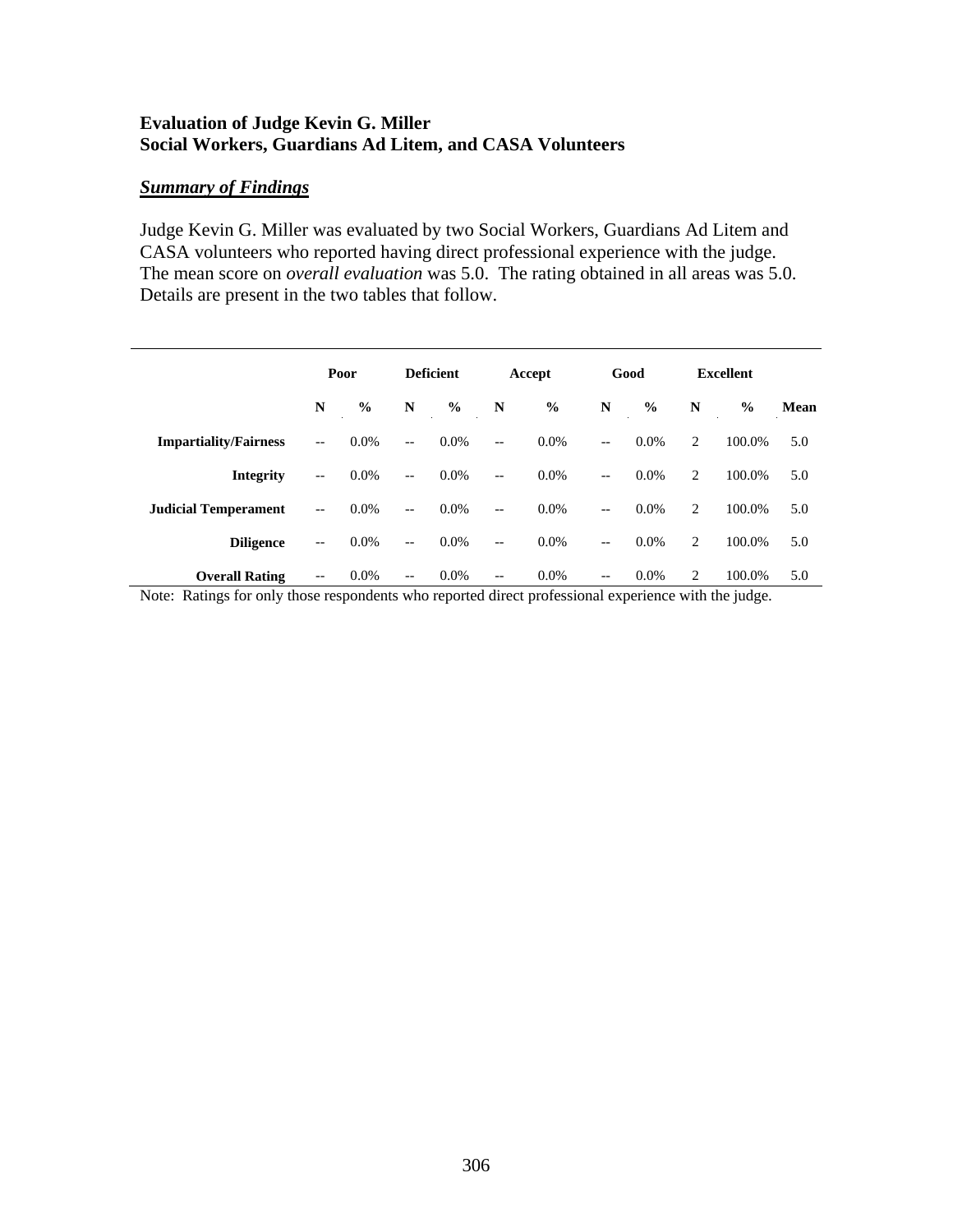# **Judge Kevin G. Miller: Detail Information on Responses Social Workers, Guardians Ad Litem, and CASA volunteers**

|                                      | Impartiality/            |                  |                          |                  | <b>Judicial</b>              |                  |                          |                  | Overall                  |                  |
|--------------------------------------|--------------------------|------------------|--------------------------|------------------|------------------------------|------------------|--------------------------|------------------|--------------------------|------------------|
|                                      | <b>Fairness</b>          |                  | Integrity                |                  | <b>Temperament Diligence</b> |                  |                          |                  | Rating                   |                  |
|                                      | Mean                     | ${\bf N}$        | Mean                     | ${\bf N}$        | Mean                         | $\mathbf N$      | Mean                     | $\mathbf N$      | Mean                     | N                |
| <b>Basis for Evaluation of Judge</b> |                          |                  |                          |                  |                              |                  |                          |                  |                          |                  |
| No Response                          | 3.0                      | $\mathbf{1}$     | 3.0                      | $\mathbf{1}$     | 3.0                          | $\mathbf{1}$     | 3.0                      | $\mathbf{1}$     | 3.0                      | $\mathbf{1}$     |
| <b>Direct Professional</b>           | 5.0                      | $\overline{2}$   | 5.0                      | $\overline{2}$   | 5.0                          | $\overline{2}$   | 5.0                      | $\overline{2}$   | 5.0                      | $\mathbf{2}$     |
| <b>Professional Reputation</b>       | $\overline{\phantom{a}}$ | $\overline{0}$   | $\overline{\phantom{a}}$ | $\mathbf{0}$     | Ξ.                           | $\mathbf{0}$     | $\overline{a}$           | $\overline{0}$   | ÷-                       | $\overline{0}$   |
| <b>Other Personal Contacts</b>       | $-$                      | $\boldsymbol{0}$ | $\overline{\phantom{a}}$ | $\boldsymbol{0}$ | $\overline{a}$               | $\boldsymbol{0}$ | --                       | $\boldsymbol{0}$ | $\overline{a}$           | $\overline{0}$   |
| <b>Type of Work</b>                  |                          |                  |                          |                  |                              |                  |                          |                  |                          |                  |
| No Response                          | $-$                      | $\mathbf{0}$     | $\overline{\phantom{a}}$ | $\mathbf{0}$     | $\overline{a}$               | $\boldsymbol{0}$ | $\overline{a}$           | $\boldsymbol{0}$ | $\overline{a}$           | 0                |
| Social Worker                        | 5.0                      | $\mathbf{1}$     | 5.0                      | $\mathbf{1}$     | 5.0                          | $\mathbf{1}$     | 5.0                      | $\,1$            | 5.0                      | $\mathbf{1}$     |
| Guardian ad Litem                    | 5.0                      | 1                | 5.0                      | 1                | 5.0                          | $\mathbf{1}$     | 5.0                      | $\mathbf{1}$     | 5.0                      | 1                |
| <b>CASA Volunteer</b>                | $-$                      | $\mathbf{0}$     | $-$                      | $\mathbf{0}$     | Ξ.                           | $\boldsymbol{0}$ | Ξ.                       | $\boldsymbol{0}$ | $\overline{a}$           | $\overline{0}$   |
| Other                                | $-$                      | $\boldsymbol{0}$ | $\overline{\phantom{a}}$ | $\boldsymbol{0}$ | $\overline{a}$               | $\boldsymbol{0}$ | --                       | $\boldsymbol{0}$ | $\overline{a}$           | 0                |
| <b>Years Experience</b>              |                          |                  |                          |                  |                              |                  |                          |                  |                          |                  |
| No Response                          | $-$                      | $\boldsymbol{0}$ | $-$                      | $\mathbf{0}$     | $\overline{\phantom{a}}$     | $\boldsymbol{0}$ | --                       | $\overline{0}$   | $\overline{a}$           | 0                |
| 5 Years or fewer                     | $\overline{a}$           | $\boldsymbol{0}$ | Ξ.                       | $\boldsymbol{0}$ | $\overline{a}$               | $\boldsymbol{0}$ | Ξ.                       | $\boldsymbol{0}$ | ΞĒ,                      | $\Omega$         |
| 6 to 10 years                        | 5.0                      | 1                | 5.0                      | $\mathbf{1}$     | 5.0                          | $\mathbf{1}$     | 5.0                      | $\mathbf{1}$     | 5.0                      | 1                |
| 11 to 15 years                       | 5.0                      | $\mathbf{1}$     | 5.0                      | $\mathbf{1}$     | 5.0                          | $\mathbf{1}$     | 5.0                      | $\mathbf{1}$     | 5.0                      | $\mathbf{1}$     |
| 16 to 20 years                       | $-$                      | $\overline{0}$   | $-$                      | $\mathbf{0}$     | Ξ.                           | $\mathbf{0}$     | --                       | $\overline{0}$   | u.                       | $\Omega$         |
| 21 years or more                     | $-$                      | $\mathbf{0}$     | $-$                      | $\mathbf{0}$     | $-$                          | $\boldsymbol{0}$ | --                       | $\boldsymbol{0}$ | $\overline{\phantom{a}}$ | $\boldsymbol{0}$ |
| Gender                               |                          |                  |                          |                  |                              |                  |                          |                  |                          |                  |
| No Response                          | $-$                      | $\mathbf{0}$     | $-$                      | $\mathbf{0}$     | --                           | $\mathbf{0}$     | --                       | $\overline{0}$   | $\overline{a}$           | 0                |
| Male                                 | $-$                      | $\mathbf{0}$     | $-$                      | $\overline{0}$   | $\overline{a}$               | $\boldsymbol{0}$ | $\overline{\phantom{a}}$ | $\boldsymbol{0}$ | u.                       | 0                |
| Female                               | 5.0                      | $\overline{c}$   | 5.0                      | $\mathbf{2}$     | 5.0                          | $\overline{c}$   | 5.0                      | $\overline{c}$   | 5.0                      | $\overline{c}$   |
| <b>Location of Practice</b>          |                          |                  |                          |                  |                              |                  |                          |                  |                          |                  |
| No Response                          | $\overline{\phantom{a}}$ | $\mathbf{0}$     | $\overline{\phantom{a}}$ | $\mathbf{0}$     | $\overline{a}$               | $\boldsymbol{0}$ | $-$                      | $\boldsymbol{0}$ | $\overline{a}$           | 0                |
| <b>First District</b>                | 5.0                      | $\overline{c}$   | 5.0                      | $\mathbf{2}$     | 5.0                          | $\mathbf{2}$     | 5.0                      | $\mathbf{2}$     | 5.0                      | $\overline{c}$   |
| <b>Second District</b>               | --                       | $\overline{0}$   | $-$                      | $\mathbf{0}$     | ÷.                           | $\overline{0}$   | --                       | $\overline{0}$   | LL.                      | $\Omega$         |
| <b>Third District</b>                | $-$                      | $\overline{0}$   | $-$                      | $\mathbf{0}$     | $\overline{\phantom{a}}$     | $\mathbf{0}$     | --                       | $\mathbf{0}$     | $\overline{\phantom{a}}$ | 0                |
| <b>Fourth District</b>               | $-$                      | $\overline{0}$   | $-$                      | $\mathbf{0}$     | $-$                          | $\overline{0}$   | $-$                      | $\overline{0}$   | $\overline{a}$           | $\theta$         |
| <b>Outside of Alaska</b>             | $-$                      | $\mathbf{0}$     | $-$                      | $\mathbf{0}$     | $\overline{a}$               | $\overline{0}$   | --                       | $\boldsymbol{0}$ | <u></u>                  | $\boldsymbol{0}$ |
| <b>Community Population</b>          |                          |                  |                          |                  |                              |                  |                          |                  |                          |                  |
| No Response                          | $-$                      | $\overline{0}$   | $-$                      | $\mathbf{0}$     | --                           | $\mathbf{0}$     | $-$                      | $\overline{0}$   | $\overline{a}$           | 0                |
| <b>Under 2,000</b>                   | $-$                      | $\mathbf{0}$     | $\overline{\phantom{a}}$ | $\mathbf{0}$     | $\overline{a}$               | $\boldsymbol{0}$ | $\overline{\phantom{a}}$ | $\overline{0}$   | $\overline{a}$           | $\boldsymbol{0}$ |
| Between 2,000 and 35,000             | 5.0                      | $\overline{2}$   | 5.0                      | $\mathbf{2}$     | 5.0                          | $\overline{c}$   | 5.0                      | $\mathbf{2}$     | 5.0                      | $\overline{c}$   |
| Over 35,000                          | $-$                      | $\overline{0}$   | $-$                      | $\overline{0}$   | $-$                          | $\mathbf{0}$     | $-$                      | $\overline{0}$   | $-$                      | $\theta$         |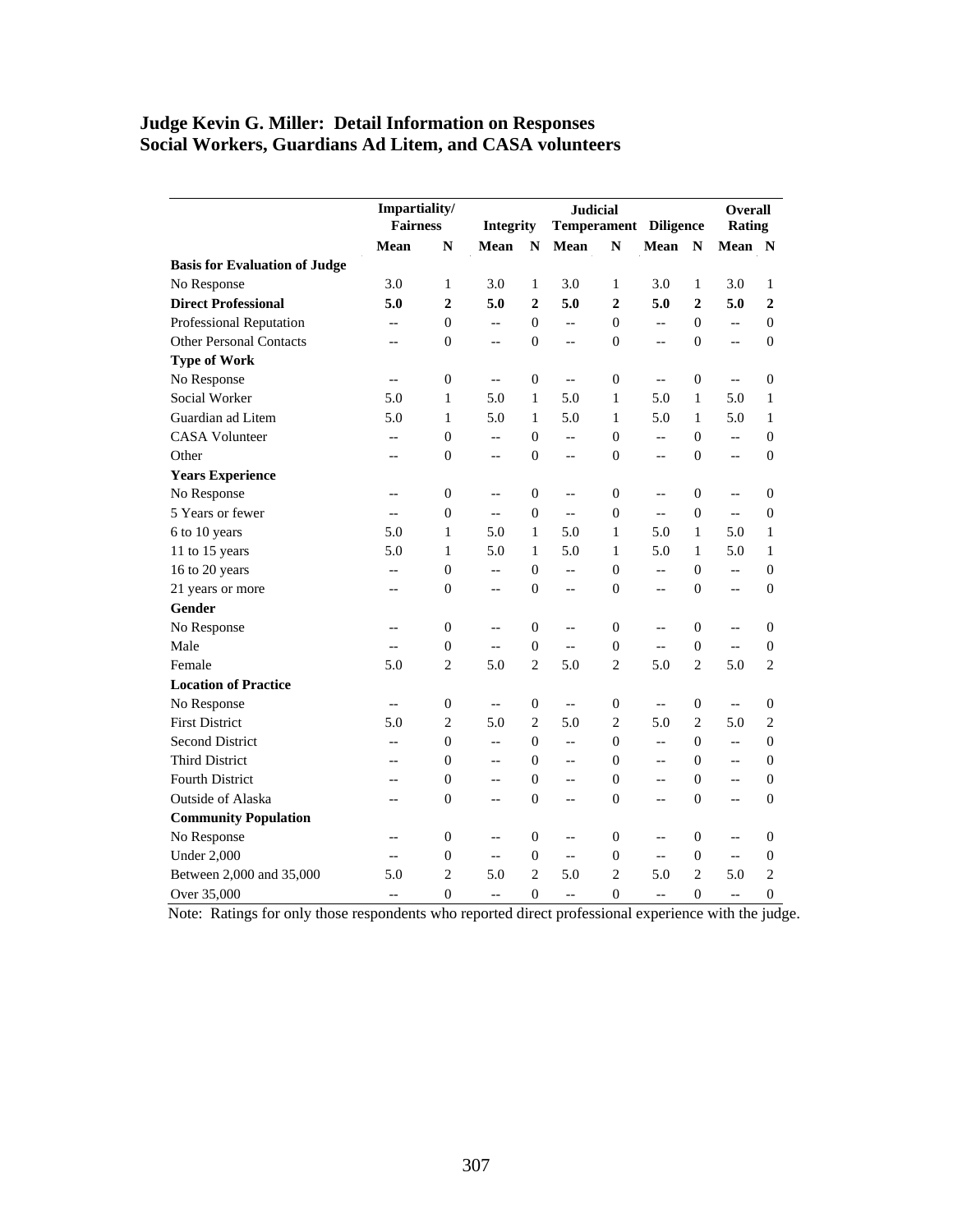

\*Legal Ability items are only completed by Alaska Bar Association members.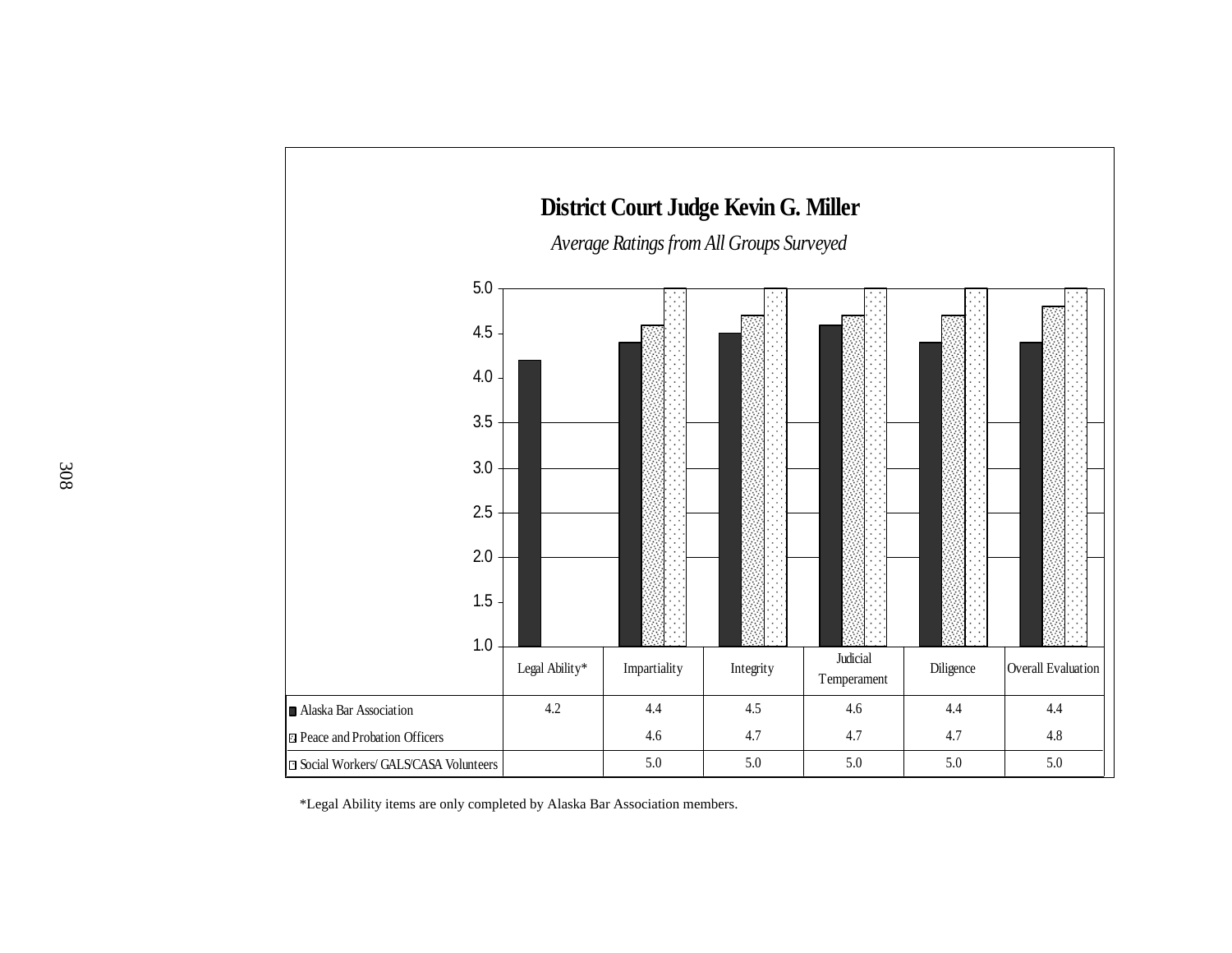|                                     | <b>Juror Survey Results</b><br>2006 Retention Evaluation<br><b>Kevin G. Miller</b> |     |                                                                                                                    |     |    |       |          |       |          |       |          |                                 |  |
|-------------------------------------|------------------------------------------------------------------------------------|-----|--------------------------------------------------------------------------------------------------------------------|-----|----|-------|----------|-------|----------|-------|----------|---------------------------------|--|
| <b>Distribution of Ratings</b>      |                                                                                    |     |                                                                                                                    |     |    |       |          |       |          |       |          |                                 |  |
| <b>Survey Category</b>              | Mean                                                                               | %   | <b>Excellent</b><br><b>Deficient</b><br>Poor<br>Good<br>Acceptable<br>%<br>%<br>%<br>(n)<br>%<br>(n)<br>(n)<br>(n) |     |    |       |          |       |          |       | (n)      | <b>Total</b><br>$Returned = 56$ |  |
| <b>Impartiality/Fairness</b>        | 4.8                                                                                | 80% | 45                                                                                                                 | 20% | 11 | $0\%$ | $\Omega$ | 0%    | $\Omega$ | 0%    | $\Omega$ | 56                              |  |
| <b>Respectful/Courteous</b>         | 4.9                                                                                | 88% | 49                                                                                                                 | 13% | 7  | $0\%$ | $\Omega$ | $0\%$ | $\Omega$ | 0%    | $\Omega$ | 56                              |  |
| <b>Attentive during Proceedings</b> | 4.8                                                                                | 82% | 46                                                                                                                 | 18% | 10 | $0\%$ | $\Omega$ | $0\%$ | $\Omega$ | 0%    | $\Omega$ | 56                              |  |
| <b>Control over Proceedings</b>     | 4.8                                                                                | 80% | 45                                                                                                                 | 18% | 10 | 2%    |          | $0\%$ | $\Omega$ | 0%    | $\Omega$ | 56                              |  |
| Intelligence/Skill as a Judge       | 4.8                                                                                | 77% | 43                                                                                                                 | 21% | 12 | 0%    | $\Omega$ | $0\%$ | $\Omega$ | 0%    | 0        | 55                              |  |
| <b>Overall Evaluation</b>           | 4.8                                                                                | 80% | 45                                                                                                                 | 20% | 11 | $0\%$ | $\Omega$ | $0\%$ | $\Omega$ | $0\%$ | 0        | 56                              |  |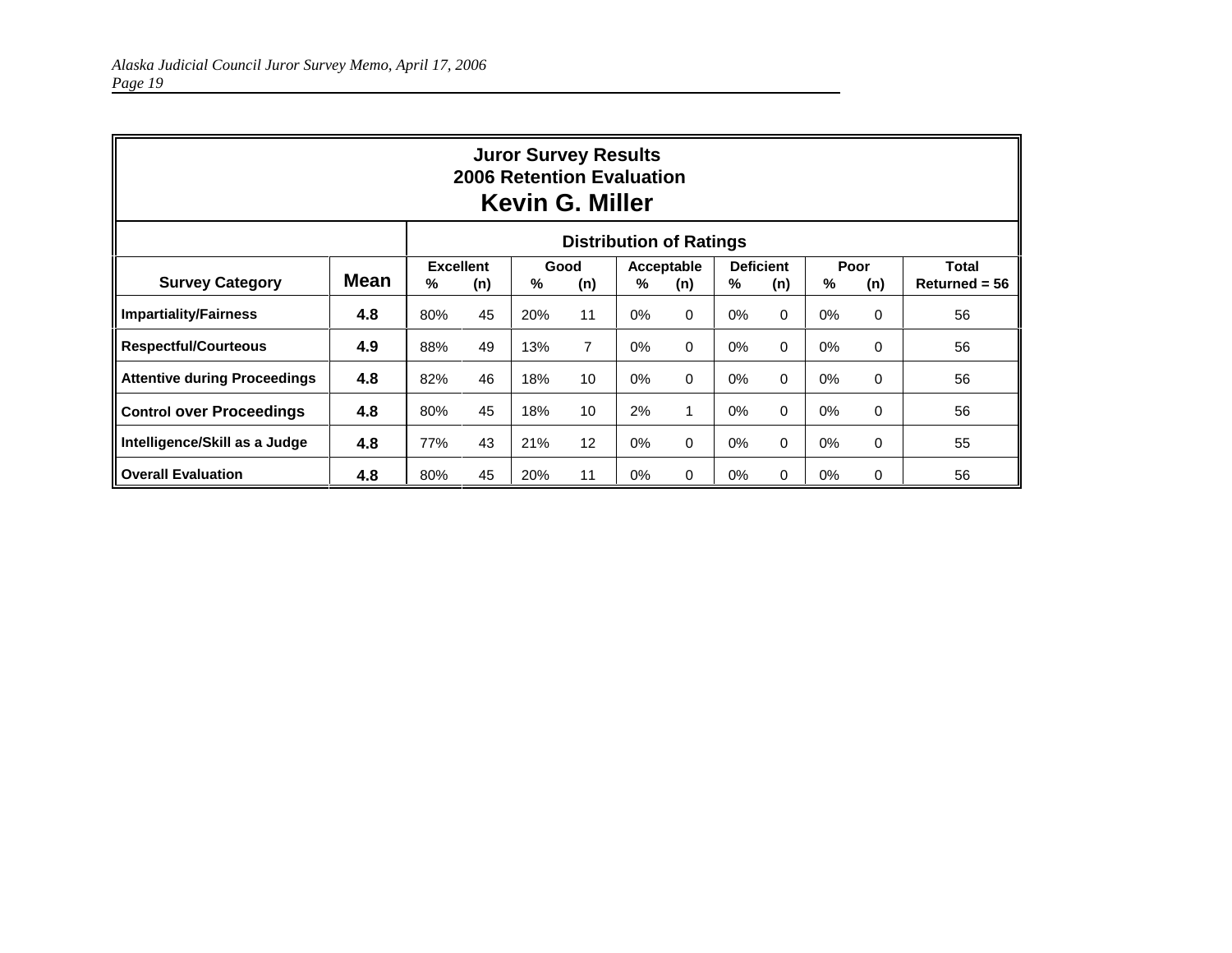|                                | <b>Court Employee Survey Results</b><br><b>2006 Retention Evaluation</b><br><b>Kevin G. Miller</b> |                       |     |     |                |    |                   |       |                         |       |             |                                 |  |
|--------------------------------|----------------------------------------------------------------------------------------------------|-----------------------|-----|-----|----------------|----|-------------------|-------|-------------------------|-------|-------------|---------------------------------|--|
| <b>Distribution of Ratings</b> |                                                                                                    |                       |     |     |                |    |                   |       |                         |       |             |                                 |  |
| <b>Survey Category</b>         | <b>Mean</b>                                                                                        | <b>Excellent</b><br>% | (n) | %   | Good<br>(n)    | %  | Acceptable<br>(n) | %     | <b>Deficient</b><br>(n) | %     | Poor<br>(n) | <b>Total</b><br>$Returned = 34$ |  |
| <b>Impartiality/Fairness</b>   | 4.8                                                                                                | 79%                   | 27  | 15% | 5              | 3% | 1                 | 0%    | 0                       | 0%    | $\Omega$    | 33                              |  |
| Integrity                      | 4.8                                                                                                | 82%                   | 28  | 15% | 5              | 3% | 1                 | 0%    | 0                       | 0%    | $\Omega$    | 34                              |  |
| Judicial Temperament           | 4.8                                                                                                | 85%                   | 29  | 12% | 4              | 3% | 1                 | 0%    | $\Omega$                | 0%    | $\Omega$    | 34                              |  |
| <b>Diligence</b>               | 4.8                                                                                                | 82%                   | 28  | 12% | 4              | 3% | 1                 | 0%    | 0                       | 0%    | $\Omega$    | 33                              |  |
| <b>Overall Evaluation</b>      | 4.8                                                                                                | 85%                   | 29  | 12% | $\overline{4}$ | 3% | 1                 | $0\%$ | 0                       | $0\%$ | 0           | 34                              |  |